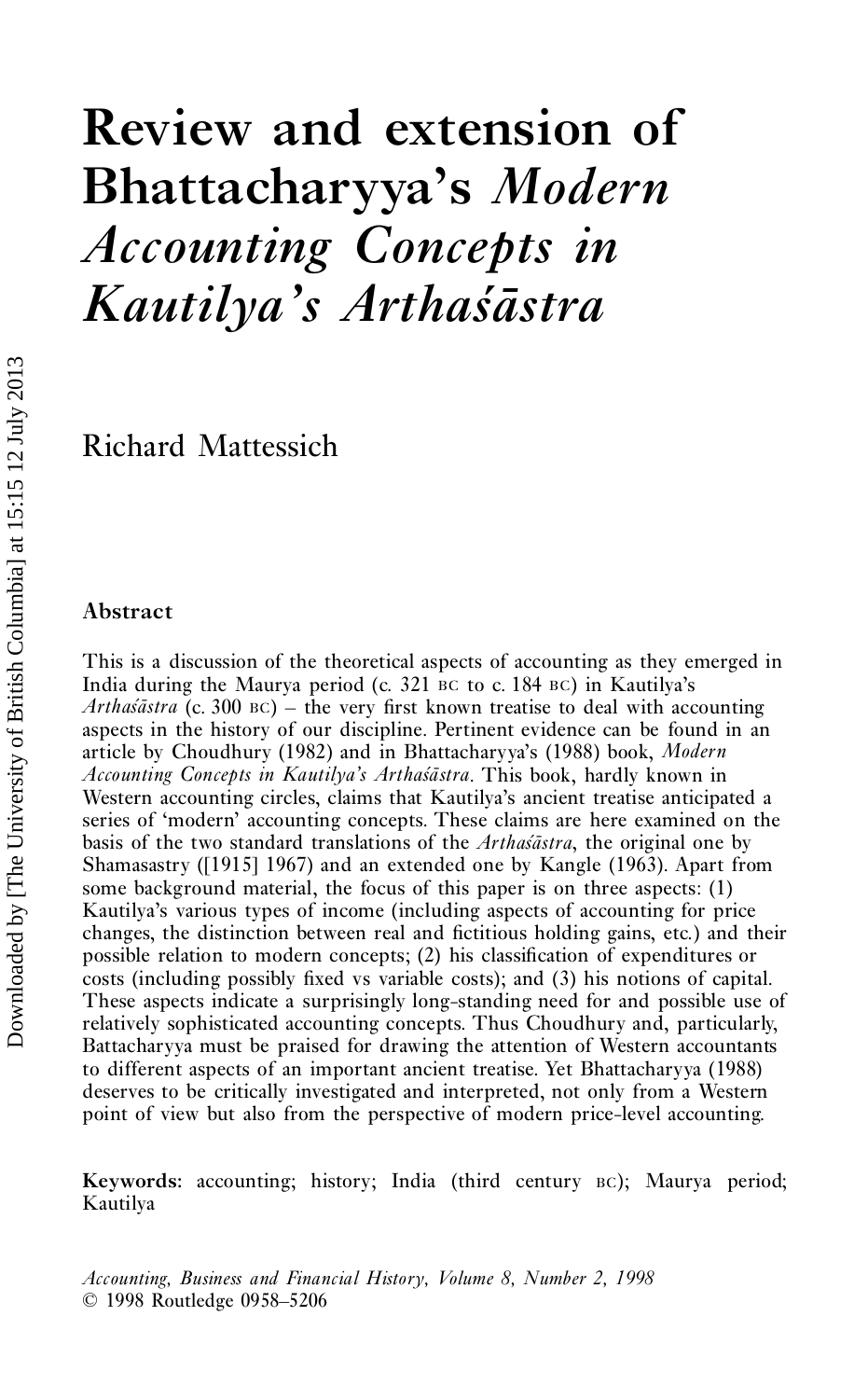## Introduction

Kautilya's *Arthaśāstra*<sup>1</sup> is little known to Western accountants or even accounting historians. It is not mentioned in standard accounting history books such as Littleton (1933), Chatfield (1974), ten Have (1986) nor is there any reference to it in pertinent anthologies, like Littleton and Yamey (1956), Edwards and Yamey (1994) or in theory texts that go back to ancient times, as does Most (1982). Only the recent encyclopaedic work by Chatfield and Vangermeersch (1996) refers to it briefly (though without mentioning Kautilya's name), stating that 'The first Indian Empire (325–150 BC) was ruled by the Mauryan dynasty. A book written during that time [apparently by Kautilya], the *Arthasastra*, described the political economy .. . There appears to have been a large and recognizable body of administrators, and offices for a treasurer, who kept accounts, and a chief collector, who was responsible for revenue records. The emperor sent officers on inspection every five years for an additional audit and check on provincial administration' (Vangermeersch, 1996: 325). But even the literature specializing on India (with a few exceptions) offers few details about the accounting aspects of the *Artha'sastra*. Lall [Nigam \(1986\)](https://www.researchgate.net/publication/259687520_Bahi-Khata_The_Pre-Pacioli_Indian_Double-entry_System_of_Bookkeeping?el=1_x_8&enrichId=rgreq-61989bd6106dfee9ac2d1f5d33e52738-XXX&enrichSource=Y292ZXJQYWdlOzI0MDY3MzA3O0FTOjk5MTE0MTYzMzc2MTMxQDE0MDA2NDIwNjYzMzI=), who tried, in vain, to show that Indian double-entry bookkeeping goes back thousands of years, is slightly more informative, but even he merely states that:

The introduction and usage of a double-entry system of bookkeeping in India in times beyond the reach of historians is also evidenced by Kautilya's *Arth[a]sastra*, the oldest available treatise in political econ omy. The manuscript of this great work, dating as early as the 4th century B.C., contains a separate chapter on The Business of Keeping up Accounts in the Office of Accountants.... There are detailed references to the supervising and checking of accounts, and to the distinction between capital and revenue, expenses and profits. There are proforma summaries and tables relating to daily, monthly and yearly accounts [that] were prescribed, according to which the public accounts were to be presented. The accounts included estimates for the coming year (budgets) and the actual results of the year just ended (annual accounts). When the clerks of accounts attended with their books, the entire cabinet sat in conclave to scrutinize them and pronounce upon their accuracy, fullness and satisfactory nature in all respects. Kautilya cites various renowned authorities on the subject like Manu, Parashar, Narad, Shukracharya, Brahaspati and other sages. Even in the chapter on account-keeping, the various schools of thought are acknowledged in connection with the appropriate punishment to be meted to those responsible for any loss of revenue to the government.

(Lall Nigam, 1986: 150)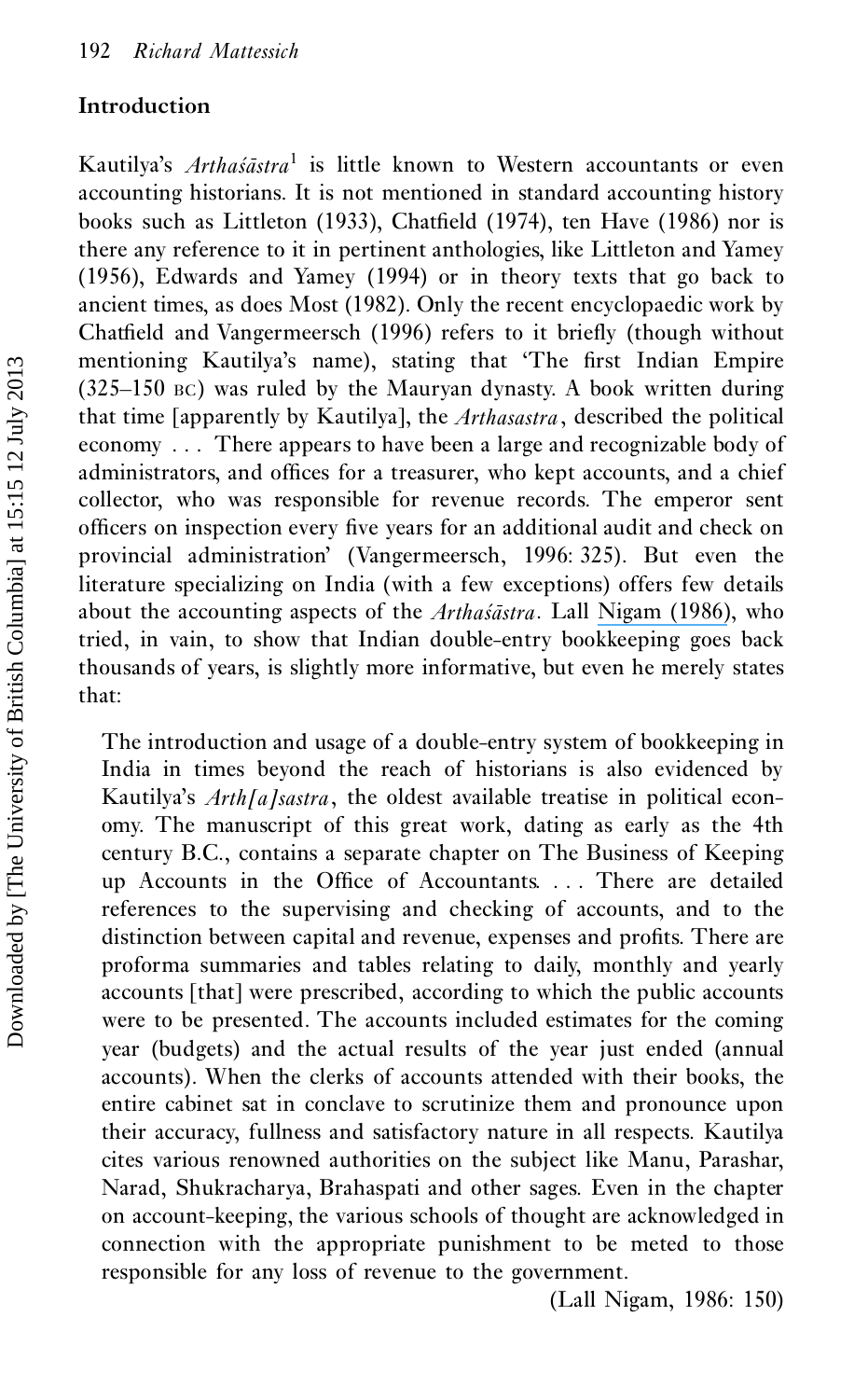Nobes (1987), who refuted Lall Nigam's claim as to the Indian origin of double-entry bookkeeping, mentions the *Artha'sastra* fleetingly, but the paper by Scorgie and Nandy (1992) on 'Emerging evidence of early Indian accounting', despite its title, deals with a later period and does not mention it. Choudhury (1982) did devote an article to the accounting aspects of Kautilya's Arthasastra, though it is much less comprehensive than Bhattacharyya's (1988) hardly known book, touching – among other details - on important aspects involving price changes and their<sup>2</sup> profit and accounting implications. Thus, with the exception of Bhattacharyya (and to a lesser extent Choudury), other accounting historians seem to have missed the essence of the crucial accounting aspects of Kautilya's work. The situation might be different with respect to economic, social and political aspects to which this unique manuscript made interesting historical contributions as well; yet I could not find any reference, neither to Kautilya nor his Arthasastra, in such standard history works on economic thought as Einaudi (1953), Schumpeter (1954), Roll (1956), Fudaburk (1973), Hutchinson (1976), Creedy and O'Brien (1984), or the McGraw-Hill Encyclopedia of Economics (Greenwald 1994).

Let me first explain why I consider this ancient treatise of utmost importance. In the subsequent section I shall offer some background material and, above all, give you an indication of the suprising insights into accounting which Kautilya offered over 2300 years ago. If we compare, for example, Kautilya's Arthaśāstra with Pacioli's (1494) Summa di arithmetica, geometria, proportioni et proportionalita (in the following shortly called Summa), we first notice that both works deal mainly with matters beyond accounting (namely with politics, economics, finance and even war, in the former case, and mathematics, in the latter). But to the extent that these two works are concerned with our subject matter, one might say that Kautilya's pertinent sections deal with accounting problems – one is almost tempted to say with those problems in the modern sense, as Bhattacharyya (1988) claims –, while Pacioli's sections, as found in 'Particularis de computis et scripturis', are predominantly concerned with bookkeeping details. 'Accounting versus bookkeeping', this is a strong claim; but I shall put evidence before you to support it. Yet the mere possibility that insights concerning valuation problems, general and/or specific price changes, the need for different income concepts and holding gains, manifested itself long before the academization of accounting, should make us curious enough to learn more about Kautilya's Arthasastra. Indeed, everyone interested in the cultural mission of our subject matter cannot but get excited about such possibilities. The other amazing fact is, of course, that Kautilya's *Artha's* $\bar{a}$ *stra* is some 1800 years older than Pacioli's *Summa*.

But why is Pacioli's work so well known in accounting circles while Kautilya's is shrouded in ignorance? First of all, Pacioli's work stands on the threshold of modern times and connects directly to the scientific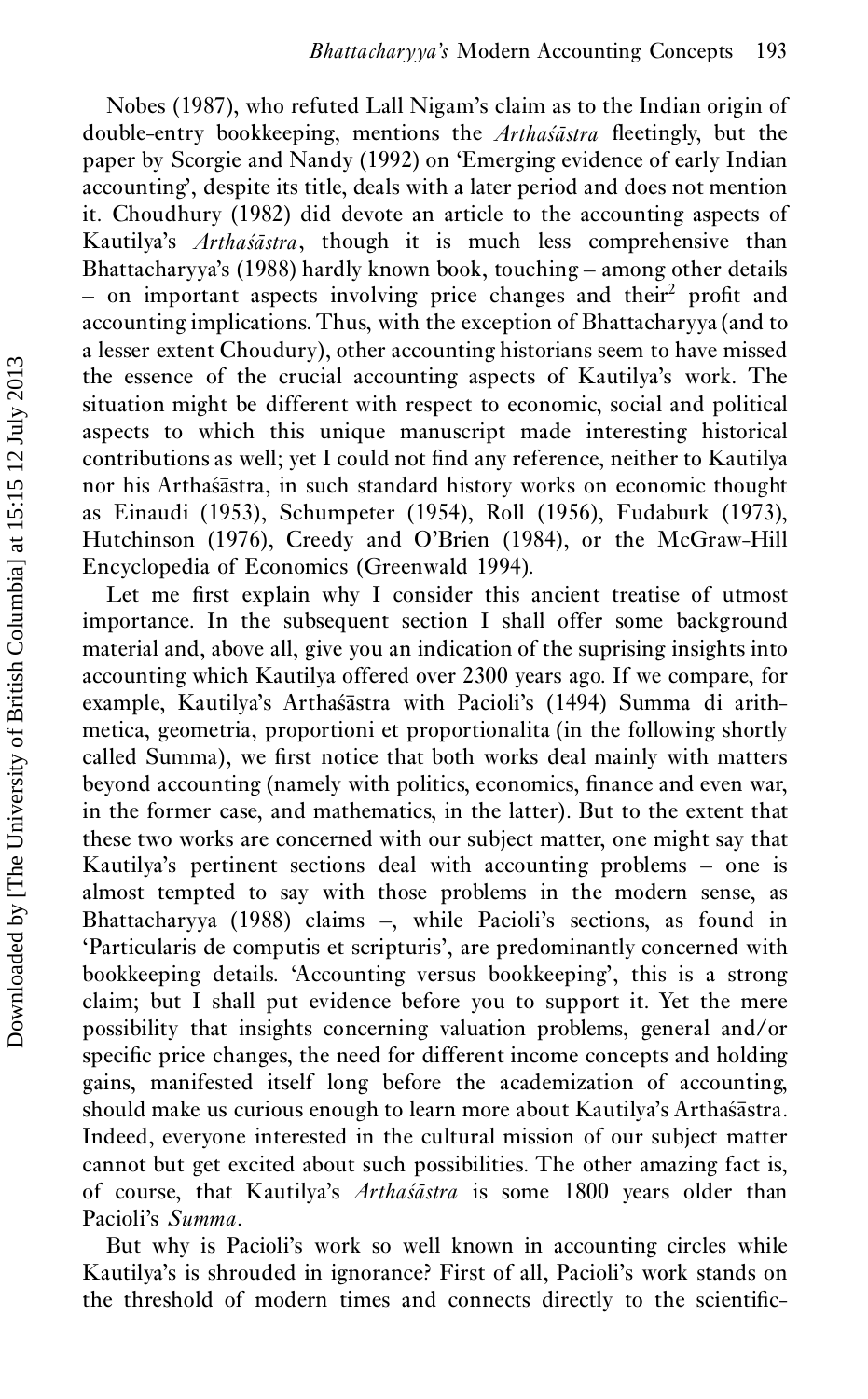technological and 'capitalistic' *Weltanschauung* that constitutes our heritage. Above all, it is not a manifestation of an ancient and remote foreign culture. Yet, recently, accountants have begun to open their eyes to the importance of cultures beyond the horizon of Europe and America. It is dawning upon us that every truly cultural contribution (including those of accounting), wherever or whenever it may have occurred, is an enrichment of mankind. And, to paraphrase James Burke, how can we know where we are going if we do not know where we have already been? These are not just nice phrases but thoughts to which I shall give concrete content when comparing modern notions of changing prices and price-levels with insights gained some 2300 years ago.

Another reason for the insufficient regard to the *Arthasastra* by Western accountants might even have to be blamed on some Indian scholars and their writings. I do not intend to implicate authors like Lall Nigam (1986), but some might be tempted to do so by pointing out that he tried to relate the *Arthasastra* to his quite insufficiently substantiated claim that Indian double-entry bookkeeping (*Bahi-kata*) goes back thousands of years, and was finally imported to Europe by the Venetians.<sup>3</sup> It seems to me that the myopic concentration on double-entry bookkeeping, with the attendant neglect of deeper accounting issues, is the main reason why the true significance of Kautilya's work is still too much neglected. A further reason is the fact that Pacioli's work has continuously been known and revered for over 500 years, while Kautilya's was discovered or, rather, rediscovered only in 1905.<sup>4</sup> Before giving further accounting details of the *Artha's* as *a a* + *a*  $\frac{1}{2}$  , *a* + *a*  $\frac{1}{2}$  , *a* + *a*  $\frac{1}{2}$  , *a* + *a*  $\frac{1}{2}$  , *a* + *a*  $\frac{1}{2}$  , *a* + *a*  $\frac{1}{2}$  , *a* + *a* parallels may be drawn between Aristotle (384–322 BC), the renowned Greek philosopher and teacher of Alexander the Great, and Kautilya (fourth to third century  $BC$ ),<sup>5</sup> the Indian sage and mentor of Chandragupta I. Kautilya helped to overthrow the Nanda family, placing the famous Chandragupta, first king (c. 321 BC – c. 297 BC) of the Maurya dynasty (occasionally addressed as emperor), on the throne of Maghada (now the area of Bihar).<sup>6</sup> Kautilya was a scholar of great theoretical as well as practical ability; his Arthasastra, written around 300 BC, consists of 150 chapters, and is by now a well-known ancient masterpiece containing not only commercial but foremost economic, ethical, legal, political and social thoughts and expositions One may even raise the question of why the *Artha'sastra* concerns itself, at least to some extent, with accounting issues, while the even more comprehensive writings of Aristotle (despite revealing awareness of *economic* issues) are silent about accounting theory. As to their differing circumstances, it seems that Kautilya was closer to the centre of power insofar as his concern and advice pivots on the economic wellbeing of the state – so important for a ruler, like Chandragupta, who had to prove the superiority of his reign (particularly in comparison to that of his Nanda predecessors). And beyond that, according to Rao (1958: 19), the Arthaśāstra seems to have been 'an effort to reconstitute a decomposed social order, rudely shaken to its foundations by Hellenistic contacts'. Such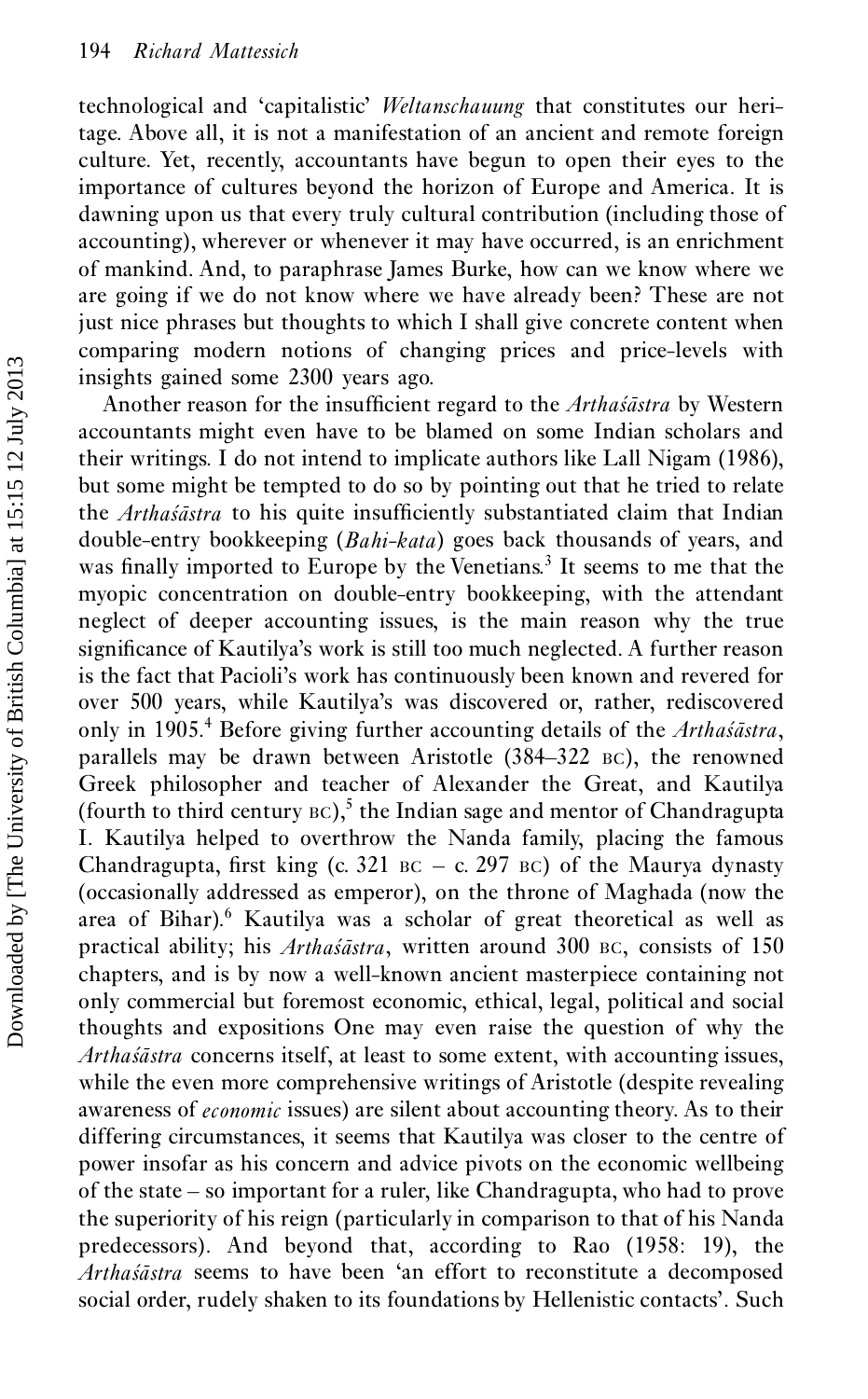considerations were of a much lesser concern to an Alexander the Great, whose relentlessly conquering war-machinery appeared to be the best guarantor of continuing power – at least during his lifetime. Thus, apart from the different interests of Kautilya and Aristotle, Alexander had little need to engage his mentor (who was thousands of miles away from those military campaigns) in promoting the economic welfare and taxation potential of an empire that was a conglomerate of many nations. Had those circumstances have been reversed, – who knows? – today we might be in possession of an Aristotelian treatise on accounting.<sup>7</sup>

## Early accounting notions of ancient India

Although several publications by Indian and other authors mention the *Arthaśāstra*, the only *book* doing justice to its crucial accounting aspects seems to be that by Bhattacharyya (1988), who was then working at the University of Calcutta. I have searched in vain for sources that refer to it. Yet, apart from the fact that it is hardly known (at least outside India), it requires critical evaluation, particularly from the point of view of up-to date knowledge of price-level accounting.

Bhattacharyya submits evidence that a series of 'modern' accounting concepts were already used in ancient India, as early as the end of the fourth century BC when the *Artha'sastra* seems to have been written. Such a claim ought to be carefully examined and deserves to be interpreted from a rigorous point of view. According to Anil Mukherjee's foreword to Bhattacharyya's (1988) book, this is the first English commentary (with original passages in Sanskrit and their English translation) of Kautilya's thoughts on accounting. Actually, it is not clear whether Bhattacharyya used Sanskrit to translate those passages himself, or whether he had to lean on other sources in making his translation of selected passages. The first standard translation of the *Artha´s¯astra* is by Shamasastry ([1915] 1967); the second one (almost half a century later, supplemented by newly discovered fragments of the treatise and with more detailed commentaries) is by Kangle  $(1963).$ <sup>8</sup> In the limited space here available I have to forgo purely technical considerations, but will concentrate on what I consider to be the ancient Indian forerunners of major accounting concepts: notions that may, previously, have been deemed to belong exclusively to modern times. The following examples place the importance of Kautilya's contributions to 'theoretical' accounting into proper perspective, but also demonstrate the difficulties that arise due to alternative translations and interpretations. One passage of the *Artha's* $\bar{a}$ stra (though apparently not discussed in Bhattacharyya (1988) refers to a distinction that sounds similar to ours between *work in process*, *nished products* and *partly nished products*, as well as to our notions of *revenues*, *expenses* and *income* (net revenues) – even if subsequent passages refer to governmental accounting: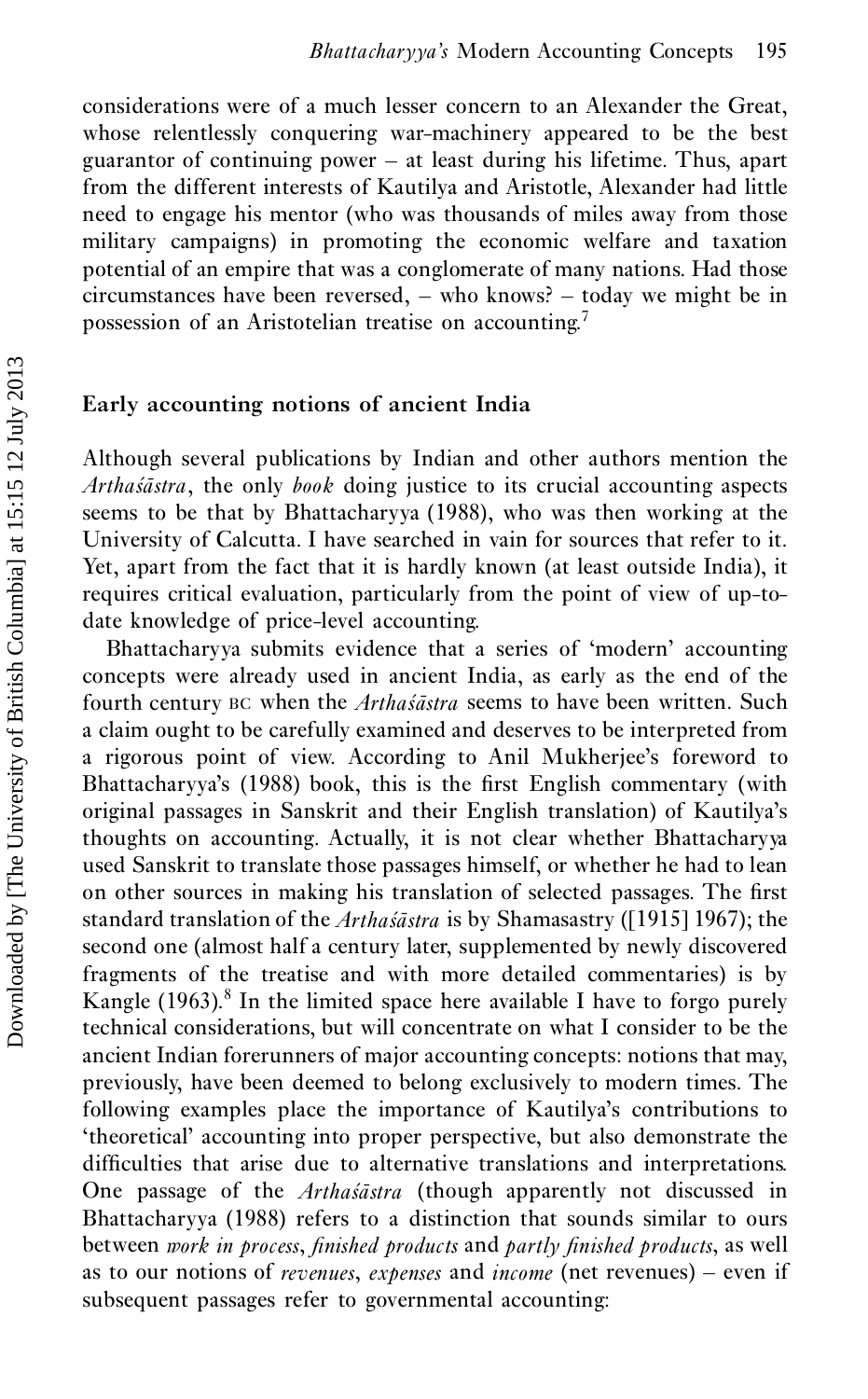He shall also pay attention to the work in hand (karanīya), the work accomplished (siddham), part of work in hand ( $\delta$ esha), receipts, expenditure, and net balance.

(KA/II/VI/60; Shamasastry, [1915] 1967: 60) 9

Another passage (from the same chapter, but item 61 – see Bhattachar yya, 1988: 16–17) points at a distinction of various types of 'income' (cf. also Kangle 1963: 91), but I prefer to quote below from Shamasastry's (1967) translation where the term 'receipts' is used instead of 'income'. This seems to make more sense in this context, at least from the point of view of modern accounting:<sup>10</sup>

Receipts may be (1) current, (2) last balance, and (3) accidental  $(\text{anya}$   $\overline{\text{at}}$  that  $\overline{\text{at}}$  = received from external source).

What is received day after day is termed current (vartamana).

What has been brought forward from year before last, whatever is in the hands of others, and whatever has changed hands is termed last balance (paryushita).

Whatever has been lost and forgotten (by others), fines levied from government servants, marginal revenue (pārśva), compensation levied for any damage (parihopikam), presentations to the king, the property of those who have fallen victims to epidemics (damaragatakasvam) leaving no sons, and treasure troves – all these constitute accidental receipts.

(KA/II/VI/61; Shamasastry, [1915] 1967: 60–1)

We can hardly expect, for these times or from translators, like Shamasastry or Kangle, who are not accountants, to make the proper distinction between the modern notions of revenues vs receipts, but we should at least try to discern the distinction between revenues (or receipts) and income. Thus I interpret the first two points of the last quotation as a distinction between *current revenues* and *deferred revenues* – to call this item 'accrued income', as does Bhattacharyya's text (or translation), makes little sense to me (can 'income' accrue, or can only revenues and expenses accrue?). The third category has the characteristics of our notion of *extraordinary items* (revenues from non-operational sources). This finds confirmation by Choudhury who states that: 'The balance *(nivi)* remaining after deducting total expenditure from total revenue (samjatad ayavyayavi*suddha*) was to be aggregated with the balance of the previous period and carried forward  $\ldots$  Thus it appears, from this and other definitions, that revenue and expenditure were to be accounted for on a receipts and payments basis (either in cash or in kind) without regard to accruals' (Choudhury, 1982: 107).

A definition of gain (or income) is found in the following passage: 'Likewise it is a loss to undertake a work of less output and of a greater outlay, while a work of reverse nature is a gain' (KA/VII/XII/301; Shamasastry, [1915] 1967: 332). This could be taken as a (round-about) definition of income and loss (as Bhattacharyya seems to do), and its logical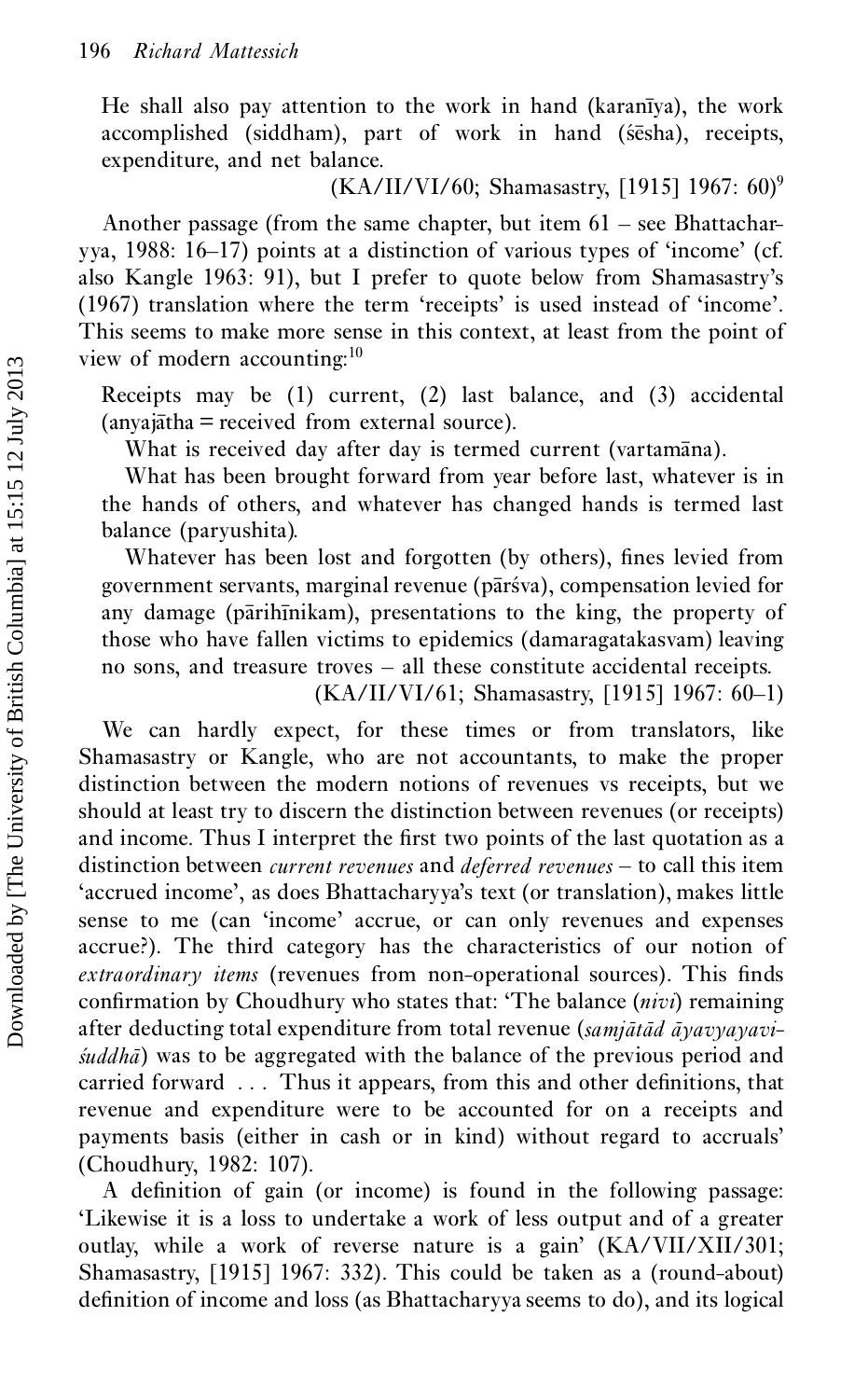extension could even lead to the notion of 'break-even point'. And the reference to '[c]ollection of arrears is termed "upasthana," recovery of past arrears' (KA/II/XV/94; Shamasastry, [1915] 1967: 102), is interpreted quite reasonably by Bhattacharyya (1988: 19) as similar to 'recovery of Bad Debt previously written off'.

For me, one of the most fascinating passages of the *Artha'sastra* is the following; due to its potential significance, I shall here present three translations of it:

The profit due to rise in price of merchandise at the time of sale, sale of unsaleable goods and profit due to the use of different weights and measures is termed as Vyajī; the enhancement of price due to bidding among buyers is also another source of profit.

(KA/II/VI; Bhattacharyya, 1988: 22)

The rise in price of merchandise due to the use of different weights  $[footnote$  omitted $]$  and measures in selling is termed vy $\overline{a}$   $\overline{b}$ ; the enhacement [probably meaning 'enhancement'] of price due to bidding among buyers is also another source of profit.

(KA/II/VI/61, Shamasastry, [1915] 1967: 61)

Accretion, viz., increase in the price of commodities at the time of sale, excess in weights and measures called surcharge or the increase in price because of competition for purchase, – this is (also) income.

(KA/II/VI; Kangle, 1963: 91, item 22)

In discussing Book II, Bhattacharyya, with reference to Chapter 27 (which deals mainly with 'Prostitutes' and their business), presents the following similar quote:

if at the time of sale, the price of goods purchased earlier at a lower price rises, then, this sale will generate an *additional income*.

(Bhatacharyya, 1988: 21)

However, I could not find and verify this passage in either Shamasastry's or Kangle's translation (perhaps the reference to the number of the book and/or chapter was incorrectly stated by Bhattacharyya). Yet, even without this last quote (and despite the fact that there are considerable differences in translation), all three translations of the preceding quotation indicate that we are dealing with an important accounting issue. These crucial passages not only manifest an awareness of general or specific price changes but also refer *explicitly* to potential profits accruing from those changes. In modern parlance one would speak of *fictitious holding gains* – which Bhattacharyya (1988: 22) seems to call 'unearned income' – in case of general price changes, but of *real holding gains* if specific price changes are referred to. Obviously, the passage distinguishes between at least two different notions of income or gain caused by price increases. But which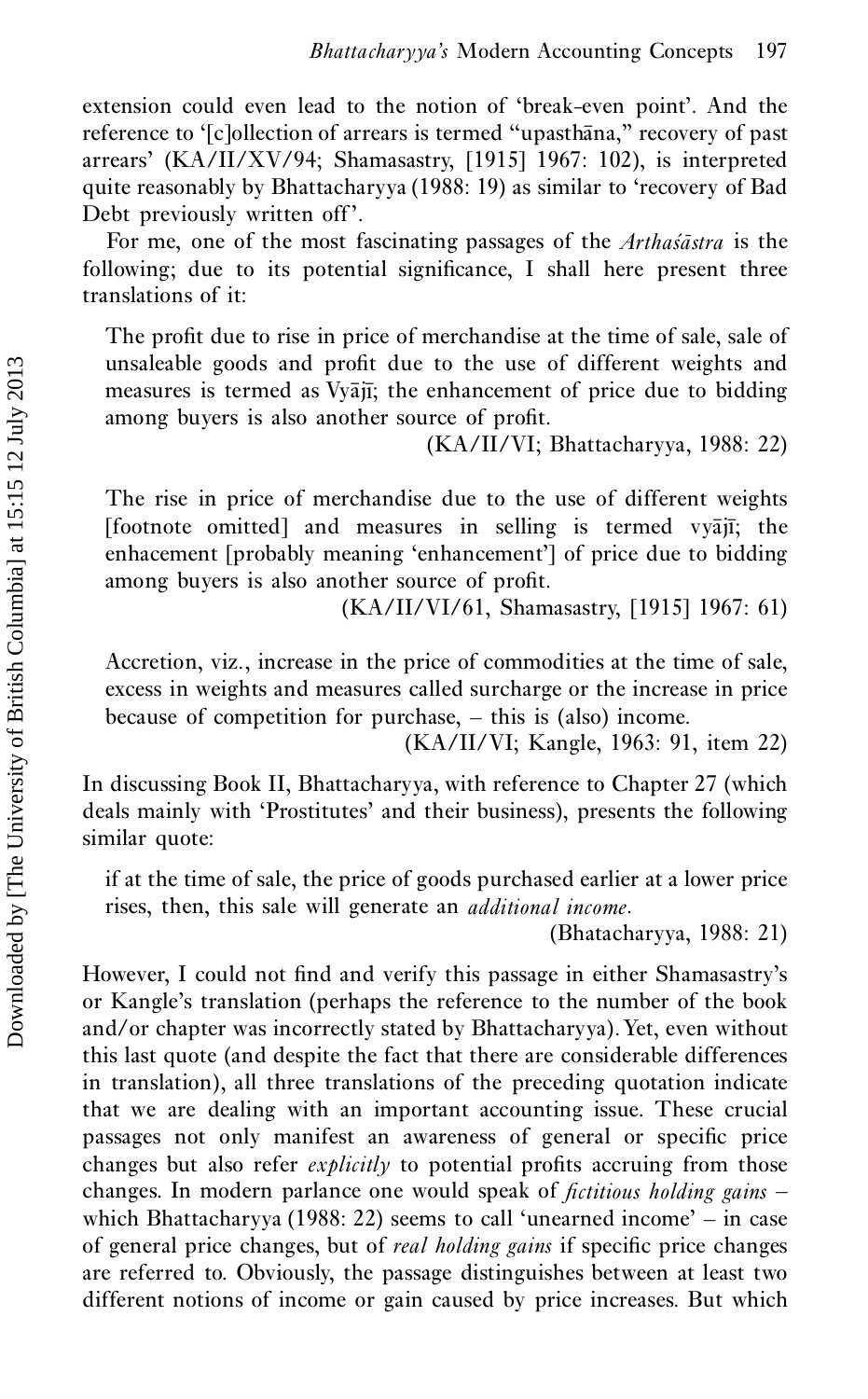one is meant by 'profit due to rise in price of merchandise at the time of sale' and which by 'enhancement of price due to bidding among buyers'? At this stage I am not prepared to answer this question, but I believe one cannot dismiss the possibility that one of them referred to specific and the other to general price changes.<sup>11</sup> Whatever the interpretation, Kautilya may have conceived over 2300 years ago at least some of the accounting implications of price changes. This should amaze every accountant, whether notions approaching those of modern inflation and current-value accounting were involved or not.

Further profit categories in the *Artha'sastra*, such as profits from substandard goods or due to distorted weights, or from illegal goods, from unfair competition, etc., refer rather to ethical and fiscal considerations. Kautilya stipulates that such profits ought to revert to the government. One might interpret this and a host of other remarks on levies, etc., as an anticipation of tax accounting issues.

Expenses too are classified by Kautilya into various categories:

Expenditure may be daily (fixed) expenses, daily extra (or, above the amount of fixed expenses) expenses, expenses for (or, to make) profit, and extra expenses for profit.

What is spent every day is daily expenditure.

What is spent during a fortnight, or a month, or a year is termed as (expenditure for) profit.

Whatever is spent on these two heads (being more than the fixed or precalculated amounts) is termed as daily expenditure and profitable expenditure respectively.

(KA/II/VI/presumably 61; Bhattacharyya, 1988: 26; again there are some discrepancies compared with Shamasastry's translation: 61)

Although the expressions in parentheses (within the translated text) seem to have been added by the translator, from the context it may be justifiable to conclude that Kautilya meant by 'daily expenditures' something like our *fixed costs*, while 'extra expenses for profit' seems to refer to *variable costs* in our sense. As to the remaining two notions, I find Bhattacharyya's commentary confusing, and suggest that Kautilya, who explicitly refers to the profit-making stage (likely to be stage of sales), might have referred to *fixed sales expenses* and *variable sales expenses*, respectively – while the first two categories may refer to production and/or administrative costs.

As far as the notion of *capital* is concerned, the following definition is offered:

That which remains after deducting all the expenditure already incurred and excluding all revenue to be realised is the net balance or  $n\bar{v}$ , which may have been either just realised or brought forward.

(KA/II/VI/62; Bhattacharyya, 1988: 27; also Shamasastry, [1915] 1967: 61, with minor discrepancies)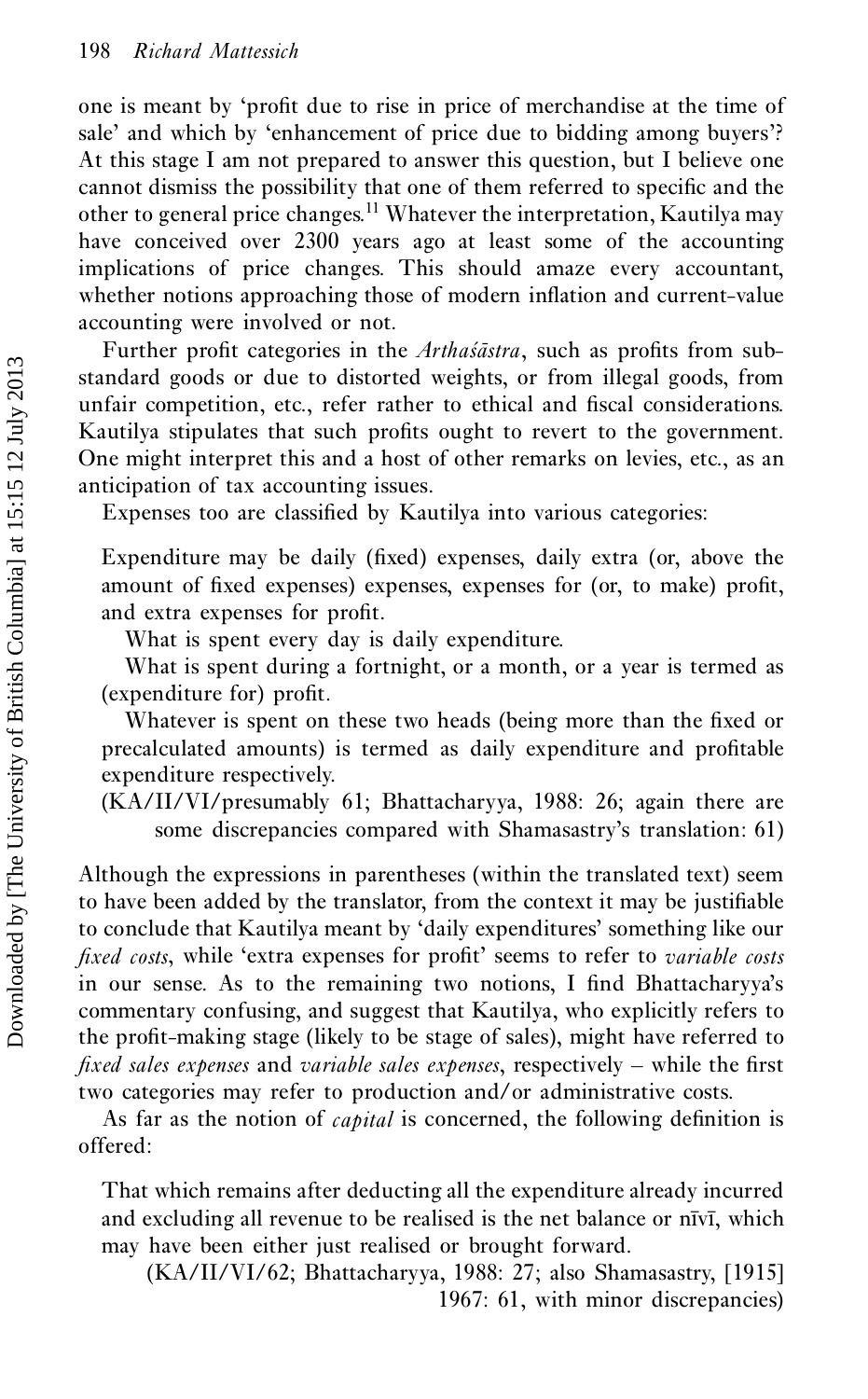Contrary to Bhattacharyya's view, the reader may find this an unusual definition of capital – it certainly does not conform to any of the six different definitions of this concept as listed by Cooper and Ijiri (1983: 82) in *Kohler's Dictionary for Accountants*. Nevertheless, it may be acceptable as corresponding to what nowadays is considered *ending capital* (even though it neglects characteristics of *beginning capital* or *capital* in general).<sup>12</sup> Particularly intriguing is the reference to capital 'realized or brought forward'. From a modern point of view this could mean that the capital notion containing only realized income (conforming to our nominal and real financial capital maintenance notions) was predominant. But what does net balance (i.e. capital) 'brought forward' mean? Could it not refer to capital including 'unrealized' income? If this were the case, then a capital corresponding to our physical capital maintenance notion would emerge as a possible alternative. But Bhattacharyya does not offer sufficient commentary to clarify this or other obscure points in the remaining text.

Furthermore, the *Arthaśāstra* (KA/II/X/71 in Shamasastry's translation) refers in several places to the notion of 'relevancy' which some might stretch as covering the modern accounting concept of *materiality*. Finally, Bhattacharyya (1988: 27–9), by referring to 'monetary cost concepts', points to the fact that Kautilya was dealing with an economy in which, beside barter, monetary transactions and monetary accounting notions played an important role. But this was hardly an innovation since money (introduced in Lydia some three hundred years before) had been widely used in Asia Minor, Greece and many other places since the sixth century BC. Yet the *Artha'sastra* contains many passages that relate to further accounting and commercial concepts or, at least, suggests an awareness of issues leading to a series of modern concepts: for example, verification of receipts, expenditures, income, etc. (KA/II/VII/63–4), periodicity (of work paid for, and extra work; KA/II/VII/63)<sup>13</sup> long-term profit optimization (KA/II/XII/299 and KA/VII/IX/292), property loss (cattle) and recovery of property deemed lost (KA/II/XXIX/129), insurance against theft (KA/II/XXIX/129), production and sale of products and byproducts (KA/II/XXIX/130–1), sales tax (KA/II/XXIX/130), renting leasing of property  $(KA/II/XXIX/128-9)$ , duties of the village accountant and of district officers  $(KA/II/XXXV/142-3)$ , etc.

Regrettably, Bhattacharyya repeatedly emphasizes that this or that notion is an 'Indian' and not a 'Western' concept. Although such ethnic pride is understandable in the light of the long suppression of a highly cultural nation, like India, by a Western power, these occasional remarks could be detrimental to the scientific purpose of his work. Bhattacharyya, for instance, remarks that: 'the author is firmly convinced that he has been able to establish the truth that the concepts of income, expenditure, capital, etc., and the practices of Accounting, Costing and Auditing were in vogue in ancient India and so, these concepts are not Western, but, basically Indian' (Bhattacharyya, 1988: xii). If one studies Sumerian accounting (cf.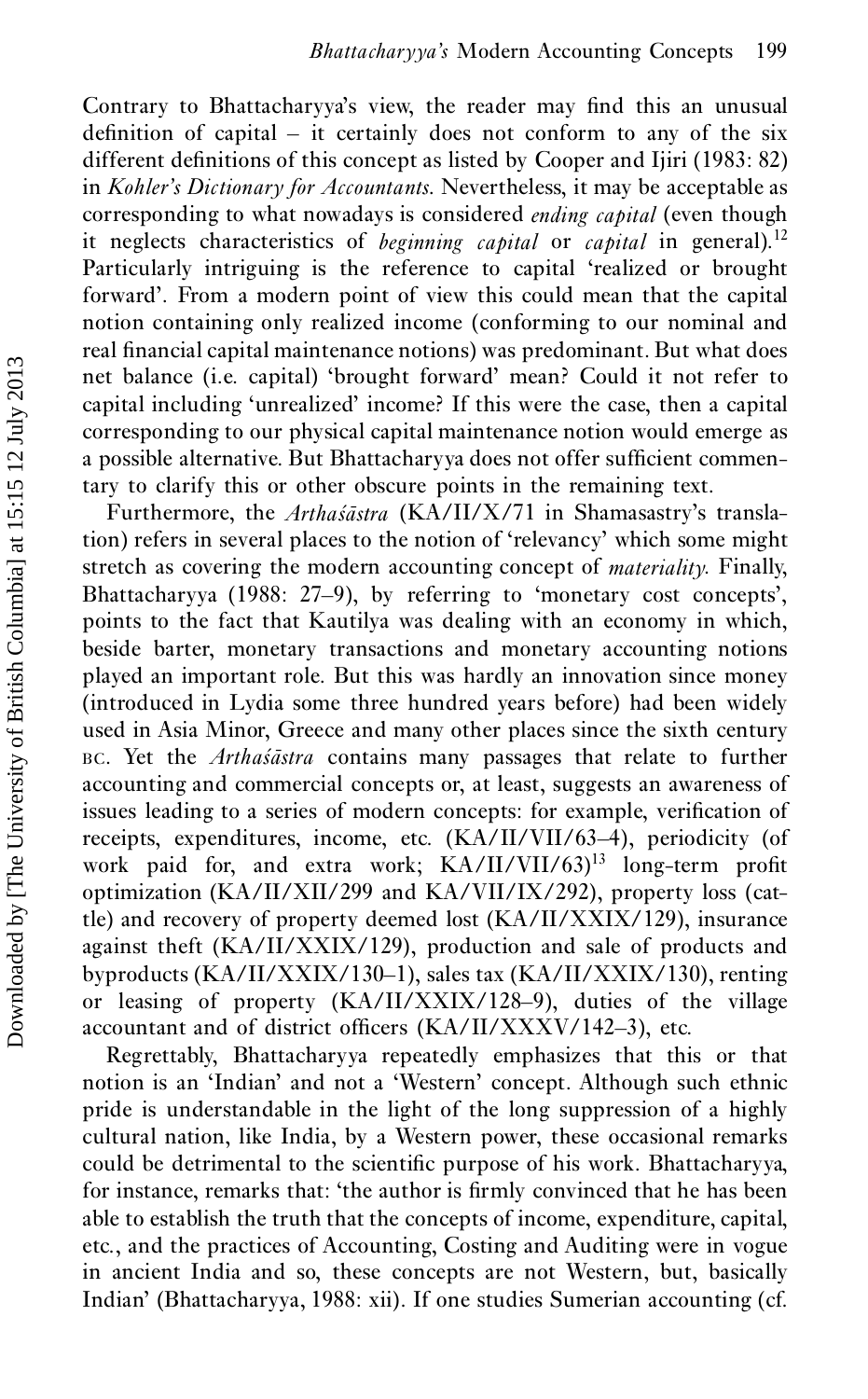Nissen *et al.*, 1993; Mattessich, 1998), one finds that notions such as costing, auditing, periodicity and even income, expenditure or capital were already deeply ingrained in ancient Mesopotamian commerce two thousand years or more before the Maurya dynasty of India. Even the recording procedures of ancient Greece (preceding those of the Indian Maurya Dynasty by more than a century) deal with accounts and such notions as expenditures, revenues, capital, etc. (cf. De Ste. Croix 1956: 14–74). What Bhattacharyya may have meant, but should have said explicitly, is that the *Arthaśāstra* seems to be the first known, extant treatise that formulated such concepts as income, expenditure, capital, etc., in a more or less clear fashion. Such a crucial historical insight hints at achievements which outweigh, by far, the dispute about which ethnic group or race has priority status in the birth of early accounting concepts. To have drawn attention to the fact that Kautilya's *Artha's* $\bar{a}$ *stra* seems to be the very first treatise (as far as we know) dealing with accounting notions more from a descriptive or 'theoretical' point of view than did the Sumarians, Babylonians, possibly even the Chinese, seems to be the real merit of Bhattacharyya (1988).

It is also surprising that Bhattacharyya (1988) appears to have been unaware of the more recent standard translation by Kangle (1963), containing a host of commentaries in footnotes, as well as of the article by Choudhury (1982). The latter, in a way, is proof against Mukherjee's (1988: ix) belief that Bhattacharyya (1988) was the first to discuss accounting aspects of Kautilya's *Arthaśāstra*. Further shortcomings of Bhattacharyya (1988) are found in some of the interpretations and commentaries; these often seem to stretch the imagination as far as the relation between modern accounting practice and the text of the *Artha'sastra* is concerned. Occasionally, one might also question the terminology used in Bhattachar yya (1988); the terms may not always correspond to those used in modern accounting theory. But the ultimate judgement on all those matters must remain with future research.

Furthermore, there is the question of whether one may compare accounting notions formulated some 2300 years ago, and under very different social conditions, with those of our modern discipline, as done in Bhattacharyya (1988). In this respect I should like to defend him. Above all, I believe that whenever and wherever accounting issues, particularly such as price changes and their consequences in profit measurement are concerned, accounting is universal enough a discipline. I readily acknowl edge that different information goals require different accounting con cepts, but I also believe that accounting possesses a basic core that is timeless – though possibly not quite as universal as the concepts of the physical sciences (which apply to extra-terrestrial phenomena and regions as well). If a merchant or somebody else makes a profit due to the fact that the sales price (of a commodity which he or she has held) has doubled, it is a holding gain, whether today or a millennium ago. And if one has some indication that this price change went beyond a more general or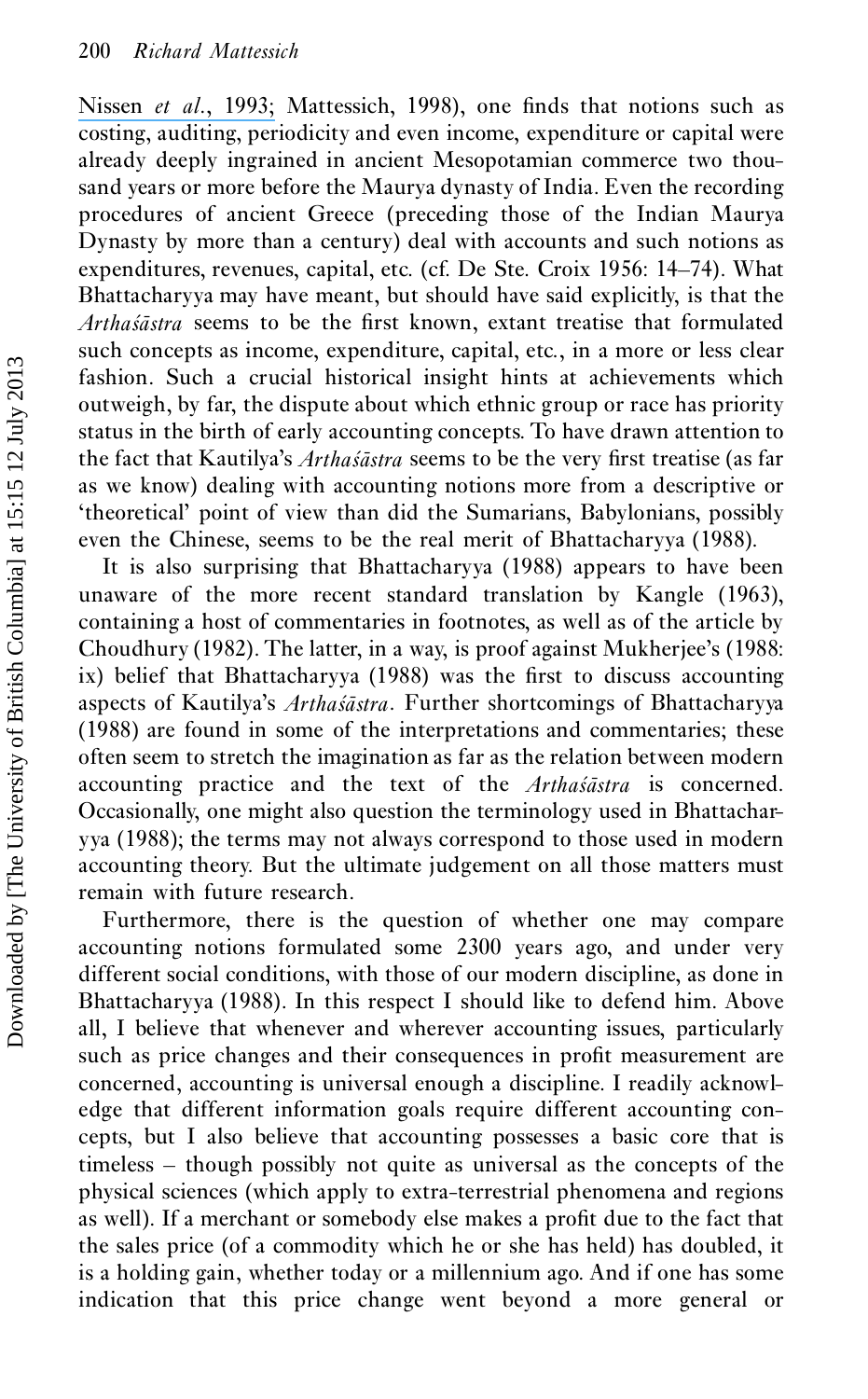inflationary price change, one had good reason to argue that this holding gain was at least partly a real one. And if that person did, indeed, sell this commodity, one may speak of a real as well as realized gain, whatever the social circumstances may have been or whatever terminology was used at the time. Such anticipation of some accounting notions is not dependent on disciplinary continuity. Of course, the latter cannot be assumed; and, if Bhattacharyya (1988) should deny this, I would have to distance myself from such a claim. But if a certain accounting notion existed in the mind of one or more persons 2300 years ago, and if this same notion appears thousands of years later in the form of a more formal concept, perhaps even within a different framework, it still is the same idea, independent of whether it continued uninterruptedly to exist in human minds or whether it was freshly conceived a thousand years later. In the latter case, I would find it all the more astonishing and worth proclaiming that such a notion was born a long time ago, even if dormant for ages. This holds for Hindu accounting concepts of the fourth and third century BC, no less than for much earlier accounting notions; for instance, those of the Sumerians of the third millennium BC and before (see, e.g. Mattessich, 1995: ch. 2, 1998). The major difference between the Hindu and the Sumerian notions is that the former are contained in a descriptive ('theoretical') text while the latter notions are primarily extracted from the Sumerian accounting systems themselves (i.e. from *representations* instead of *descriptions*). There too, *basic* accounting needs and notions, similar and comparable to ours in the twentieth century, manifested themselves in clear and indubitable records more than four thousand years old.

Apart from the items discussed above, Bhattacharyya (1988) contains other conceptual and many technical details (e.g. on preparing and designing accounts) which would warrant additional analysis. But, for the time being, this presentation has, hopefully, offered enough material to stimulate accountants (especially those familiar with Hindi or even Sanskrit) to undertake further research in this particular area, and to subject Bhattacharyya's (1988) praiseworthy effort to further scrutiny.

#### Auditing, taxation, financial and other aspects

Apart from Kautilya's surprising insights into basic accounting notions and some dimensions of accounting for changing prices, taxation aspects play a major role in the *Artha'sastra*.<sup>14</sup> This is quite understandable; since early Sumerian and Babylonian times accounting has found its most ardent promoters among bureaucrats bent on securing and controlling revenues for temple and state authorities. Indeed, without the strong authoritarian government of Chandra Gupta, and its need to secure various taxation sources, it is unlikely that Kautilya would ever have incorporated any accounting considerations into his *Artha'sastra* .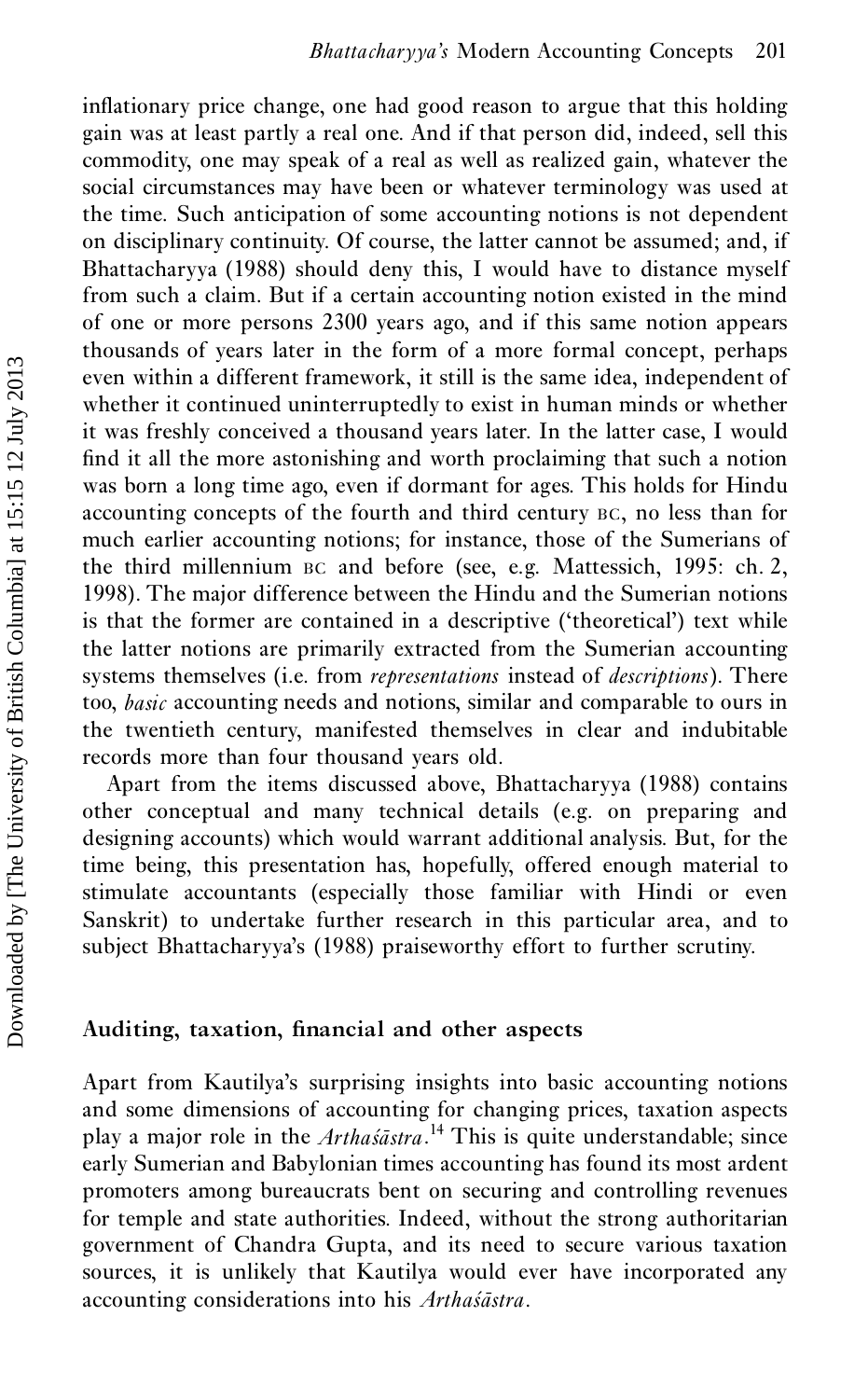Book II offers sections on 'The Business of the Collection of Revenue by the Collector-General', 'The Business of Keeping Up Accounts in the Office and Accountants' and 'Detection of What is Embezzlement by Government Servants out of State Revenue', dealing with bookkeeping and auditing. There are specific references to the verification of receipts, expenditure, income or capital (KA/II/VII/63–4). The duties of village accountants and of the Collector General are described in KA/II/XXXV, while in KA/II/VIII no less than forty ways of embezzling are listed; and in the preceding chapter Kautilya considers the punishment of accountants and other officials for failing in their duties, be it by deliberate fraud or incompetence, negligence, etc. As to auditing proper, we find the following passage:<sup>15</sup>

The receipt shall, on the Vyushta, the new year's day, be verified with reference to the place and time pertaining to them, the form of their collection (i.e. capital, share), the amount of the present and past produce, the person who has paid it, the person who caused its payment, the officer who fixed the amount payable, and the officer who received it. The expenditure shall, on the Vyusuta [should probably be Vyushta], or new year's day, be verified with reference to the cause of the profit from any source, in the place and time pertaining to each item, the amount payable, the amount paid, the person who ordered the collection, the person who remitted the same, the person who delivered it, and the person who finally received it.

Likewise the net revenue shall on the Vyushta day be verified with reference to the place, time, and source pertaining to it, its standard of nesse [quality] and quantity, and the persons who are employed to guard the deposits and magazines (of grains, etc.).

(KA/II/VII/64; Shamasastry, [1915] 1967: 64–5)

Much detail can be found on farm and cattle accounting (see KA/II/ XXIX), though no mention seems to be made of such matters as income recognition ('realization') when a calf is born or at a later stage (e.g. when it is sold). Thus, the sophistication of Indian accounting for farms and animal husbandry, as expressed in the *Artha'sastra*, does not seem to have much exceeded that which can be inferred from Mesopotamian accounts in the form of cuneiform clay tablets of the third millennium BC (see Nissen *et al*., 1993: 89–104; Mattessich, 1998).

In Book III there are sections on the 'Recovery of Debts', prescribing various amounts of interest to be payed in different situations, etc. And numerous publications give evidence of Kautilya's interest in financial matters and taxation issues. Parmar (1987: 146–7), for example, comments on these aspects as follows:

It is because of the meticulous care with which Kautilya deals with questions pertaining to finance that the *Artha'sastra* is also known as a treatise on applied finance ... It has tremendous relevance to modern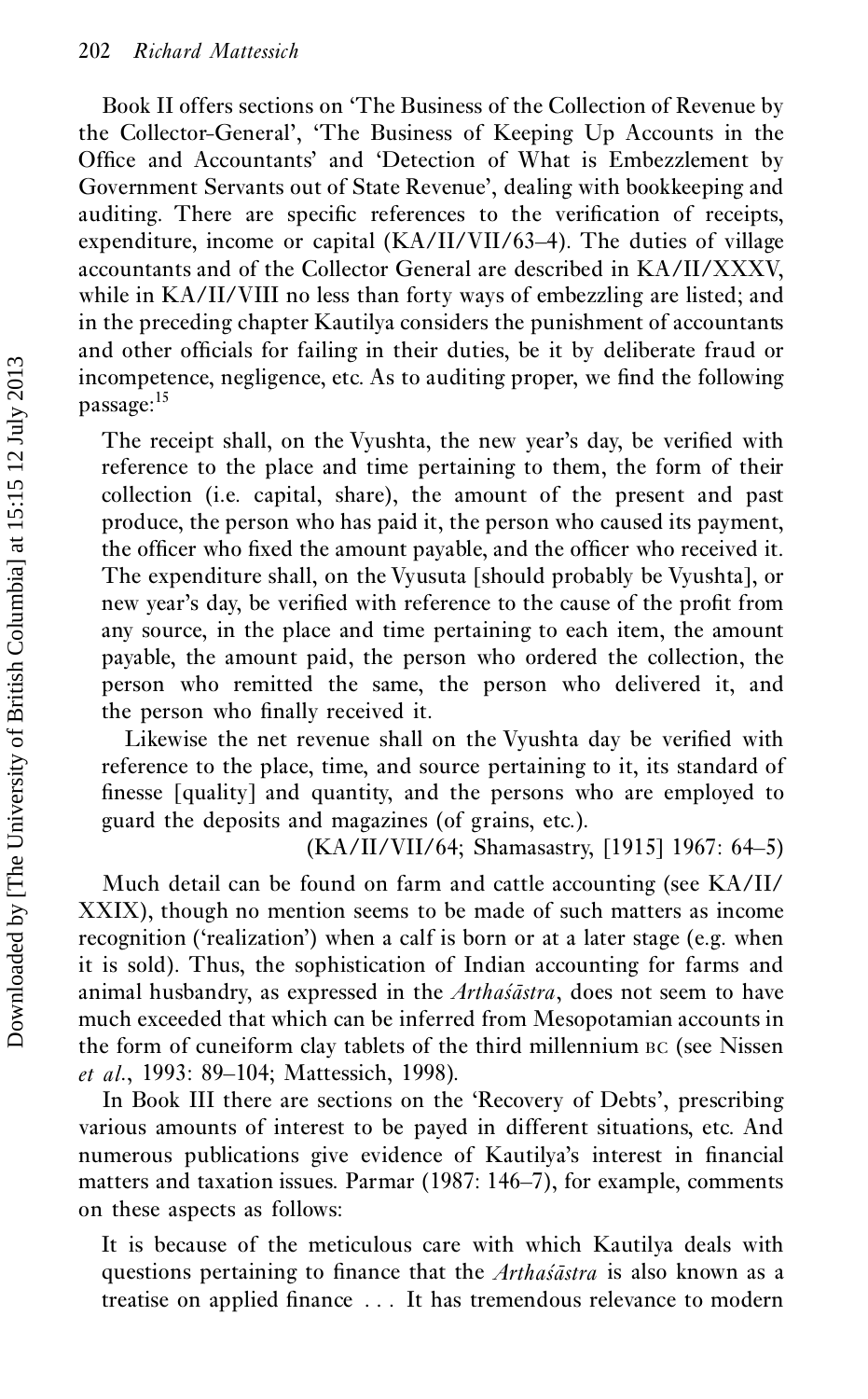times and is perhaps the only work of its kind in classical antiquity – unique, brilliant, objective and far-reaching . . . Kautilya lays great emphasis on the importance of treasury and makes every effort to increase receipts and reduce expenditure. [p. 146] . . . The term 'tax' did not mean the same thing in the Mauryan period as it means today. . . . in ancient India, the relationship between the king and his people was one of contract. This relationship was so sacred that the subject was entitled to the refund of taxes if the state failed to protect him fully. ... Kautilya's theory of taxes was like the modern theory of prices, and prices were charged by a public authority for specific services rendered and commodities supplied. ... The field of taxation in the Kautilyan state was vast and all-embracing [p. 147].

Parmar (1987: 256–7) later refers to Kautilya's theory and system of taxation by stating that:

Kautilya's theory of taxation is governed by the norms of a surplus budget. Accordingly, Kautilya offers a comprehensive catalogue of items of revenue and expenditure, which demonstrates his systematic dealing with financial problems. In doing so, he has laid the foundation of sound financial structure. He devises an efficient mechanism for data collection and keeping of a complete record of accounts and census along with the statistics regarding history, occupation, income, expenditure, age and special characteristics of different sections of population . . . [p. 256]. Kautilya's financial administration partakes of modernity insofar as it possesses the necessary attributes of budgeting such as fiscal year, estimates of expenditure and income, and statement of comparative estimates of receipts and expenditure of the preceding and the current year [p. 257].

Hence the activities of financial planning and budgeting also assume an important place in the *Artha'sastra* (for further references see Parmar, 1987: 88, 166, 171–2).

Finally, Kautilya's *Artha's astra* is not merely significant for only for business accounting but also for government accounting; with some stretch of imagination it may even be regarded as a forerunner of national income accounting since the ultimate purpose of Kautilya's work was to strengthen the economy of the entire nation. Its significance lies in the attempt to offer accounting concepts of fairly general validity and to prescribe accounting rules or regulations to be adhered to in all sorts of entities (be it commercial, agricultural, governmental or, possibly, on a national scale). Of course, the very purpose of the *Artha's* $\bar{a}$ *stra* pivots on governmental issues, but at this time governmental accounting and accounting for an entire nation would have been virtually the same – or, at least, the boundaries between the two were hardly established. This treatise may even be called in evidence for the close relationship between micro- and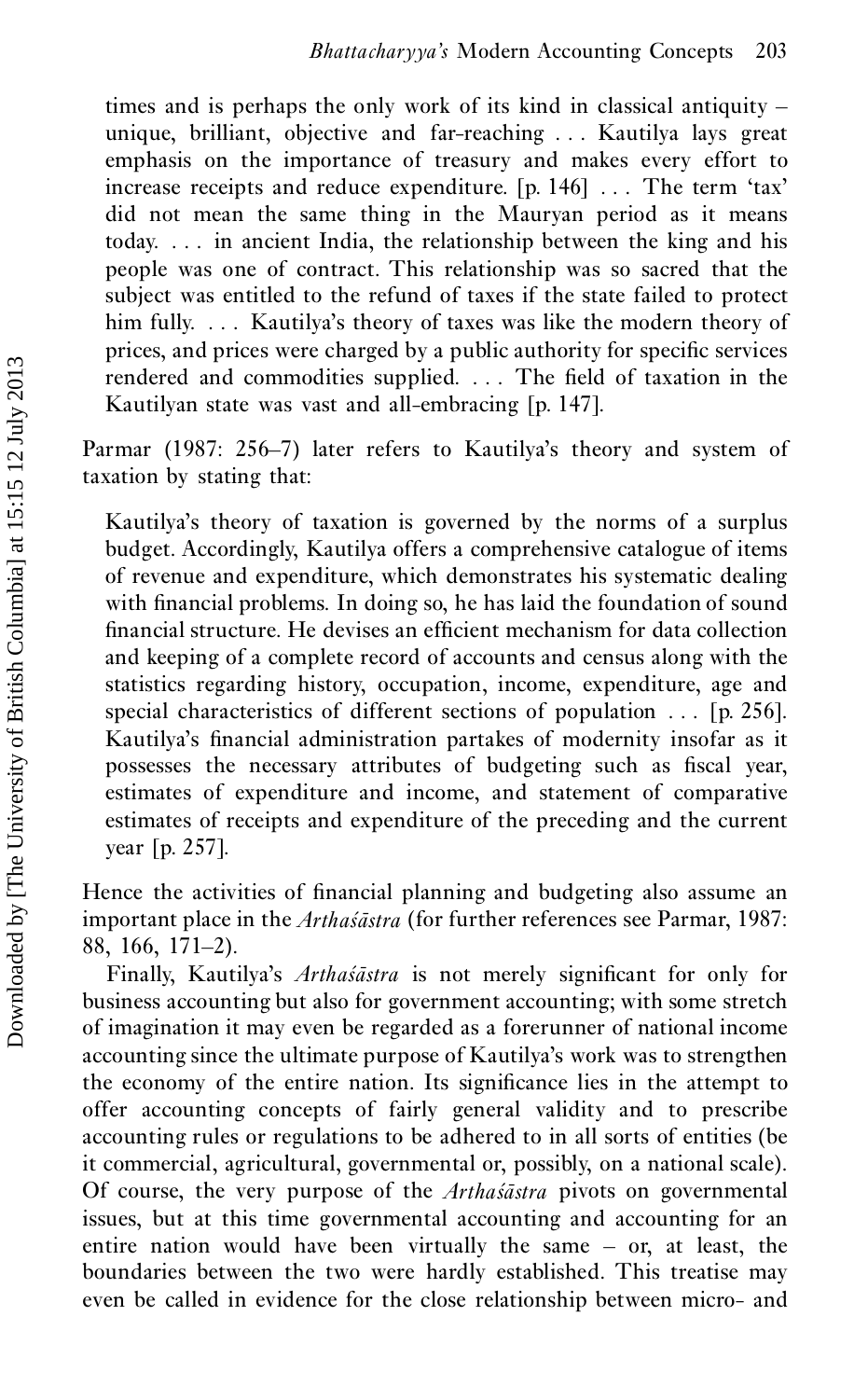macro-accounting concepts. Choudhury is particularly prone to interpret the *Artha'sastra* from a governmental and national income point of view:

The state's aggregate revenue was classified by Kautilya in three different ways. First he had the ''body'' [footnote omitted] or ''corpus'' of income [footnote omitted],  $\bar{a}$ *yaśarīram*, which identified the revenue with its seven sources. . . . Secondly, the total revenue was re-classified into seven "mouths" or "heads" of income,  $\bar{a}$ yamukham, indicating the manner in which the revenue arose ... The third classification consisted of "current income" (*vartamana*), "outstanding income" (*paryushta*) and ''income derived from other sources (*anyajata*) [footnote omitted]'.

(Choudhury, 1982: 106)

In reading those passages one is reminded of the threefold categorization and measurement of social income (on the levels of input, distribution and output) customary during past decades. Thus one may see the significance of Kautilya's work in the fairly general validity of its concepts and of prescribing accounting rules or regulations to be adhered to by all sorts of entities (be they commercial or governmental).

## Conclusion

This paper finds its justification in the fact that the accounting aspects of Kautilya's *Arthaśāstra* have been grossly neglected in the history of our subject matter, and in the need to draw attention to the subtle details and the profundity of this work. This neglect by accountants (and not only those of the 'West') is difficult to explain, but it is particularly surprising as the *Artha's* $\bar{a}$ *stra* is the very first treatise on accounting, as far as present historical documentation goes. As far as I am aware, the only other publication discussing some aspects of it is an article by Choudhury (1982) which, however, is less comprehensive in discussing the accounting issues of Kautilya's *Arthaśāstra*. The small book by Bhattacharyya (1988) seems to be the first to have illuminated most of such details, but it is so little known that *The Book Review Index* (Cumulations 1988–95) shows not a single review of this book. Furthermore, Bhattacharyya (1988) is in urgent need of evaluation and detailed critical analysis. It is hoped that the present paper has offered such an analysis and opens the door to further pertinent investigations.

The following items summarize what I believe to be the essential and most important accounting aspects of Kautilya's *Artha's* $\bar{a}$ *stra* and hence of the first known treatise dealing with accounting aspects from a more theoretical point of view than any previously known record on this subject matter: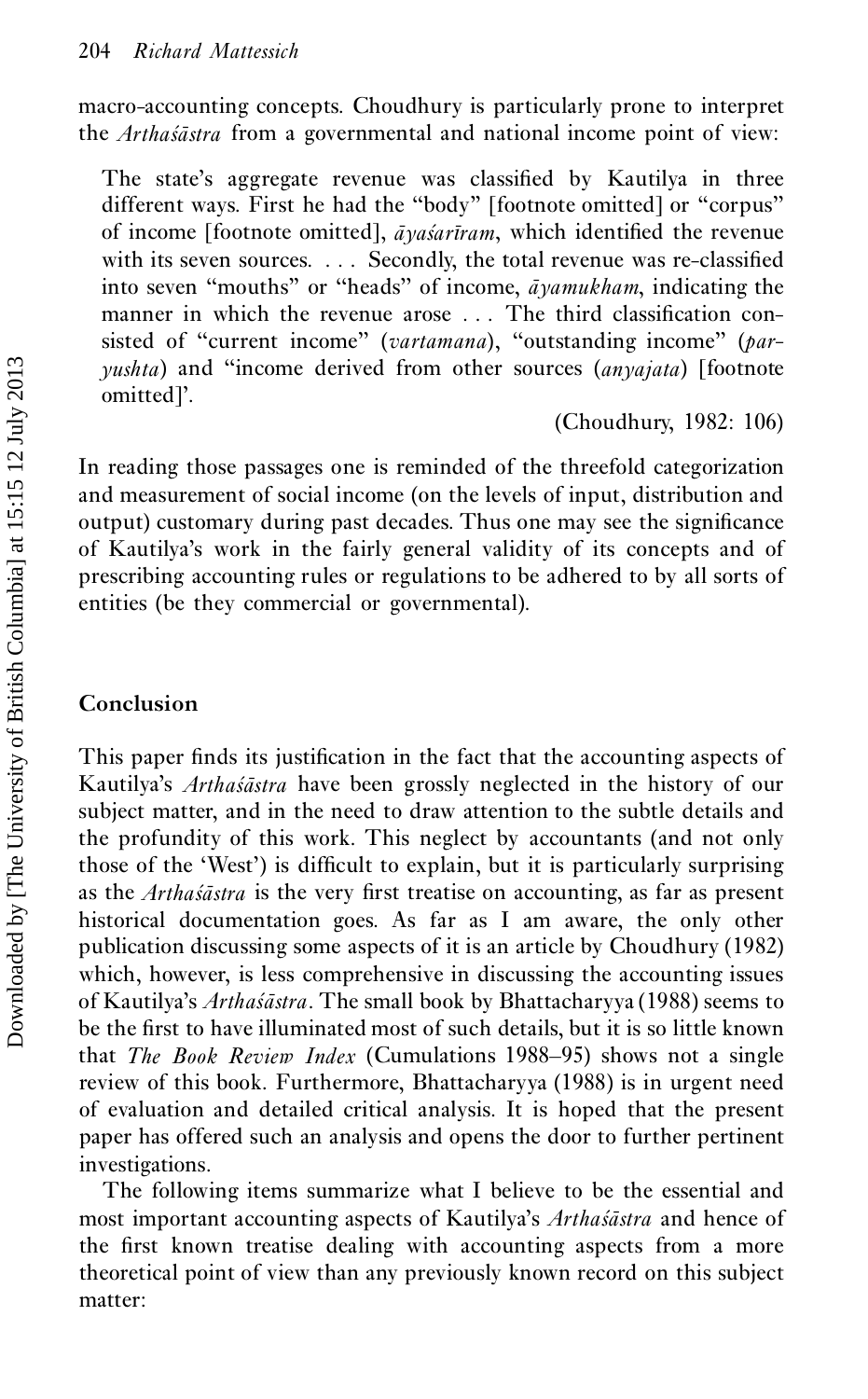- 1 It contains conceptual formulations (not merely the application) of such concepts as income and revenue, expenditures, expenses and costs, sales tax, capital, etc. Some of these notions (as well as some distinctions mentioned in the next item) are, of course, much older; some can be inferred from accounting *records* of Sumerian and Babylonian times (cf. Nissen *et al*[., 1993;](https://www.researchgate.net/publication/269433937_Archaic_Bookkeeping_Writing_and_Techniques_of_Economic_Administration_in_the_Ancient_Near_East?el=1_x_8&enrichId=rgreq-61989bd6106dfee9ac2d1f5d33e52738-XXX&enrichSource=Y292ZXJQYWdlOzI0MDY3MzA3O0FTOjk5MTE0MTYzMzc2MTMxQDE0MDA2NDIwNjYzMzI=) Mattessich, 1995, 1998) but *not* from any theoretical discussions of these periods. Thus their theoretical presentation seems to occur, as far as historical doc umentation appears to go, first in the *Artha's* $\bar{a}$ *stra*.
- 2 It manifests an awareness of such costing issues as work in process, partly finished products, and finished products, production of byproducts, long-term profit optimization, insurance or risk distribution, renting or leasing, etc., and offers pertinent descriptions.
- 3 It offers discussion of verification, auditing and taxation procedures.
- 4 It refers to price changes and the different notions of profit or gain resulting from them, as well as the effect of these changes on accounting procedures.

The last item is probably the most important one in recognizing the *Artha'sastra* as a treatise dealing with 'theoretical' accounting aspects and foreshadowing concepts that were systematically dealt with not before the twentieth century. These four items appear to be reason enough to put Kautilya's Arthaśāstra beside Pacioli's Summa, and revere both of them as the most crucial landmarks in the early history of our discipline. I also hope that accountants may be persuaded to read not merely *about* the *Artha'sastra* but a complete translation itself, to form a personal appreciation of this ancient treasure trove.

*University of British Columbia*

# Notes

This paper is based on my presentation 'Kautilya's *Artha'sastra*, a Sanskrit treatise, formulating ''modern'' accounting issues some 2300 years ago' at the 20th Congress of the European Accounting Association (in Graz 1997). Financial support from the Social Sciences and Humanities Research Council of Canada is gratefully acknowledged.

1 The Hindi literature knows several ancient *Artha'sastras* (a term that could literally be translated as 'wealth science' but probably is better regarded as 'scientific treatises' in general), but Kautilya's seems to be by far the most renowned one. In the following, *Artha'sastra* always refers to that by Kautilya.

2 Occasionally it is claimed that the *Artha'sastra* is too 'descriptive' and not sufficiently 'analytical' (Spengler, 1963: 228). This may be correct from our modern point of view, perhaps even in comparison with some works of Aristotle and other contemporary philosophers of Kautilya. But for accounting, the limitation to descriptive aspects hardly negates the theoretical nature of this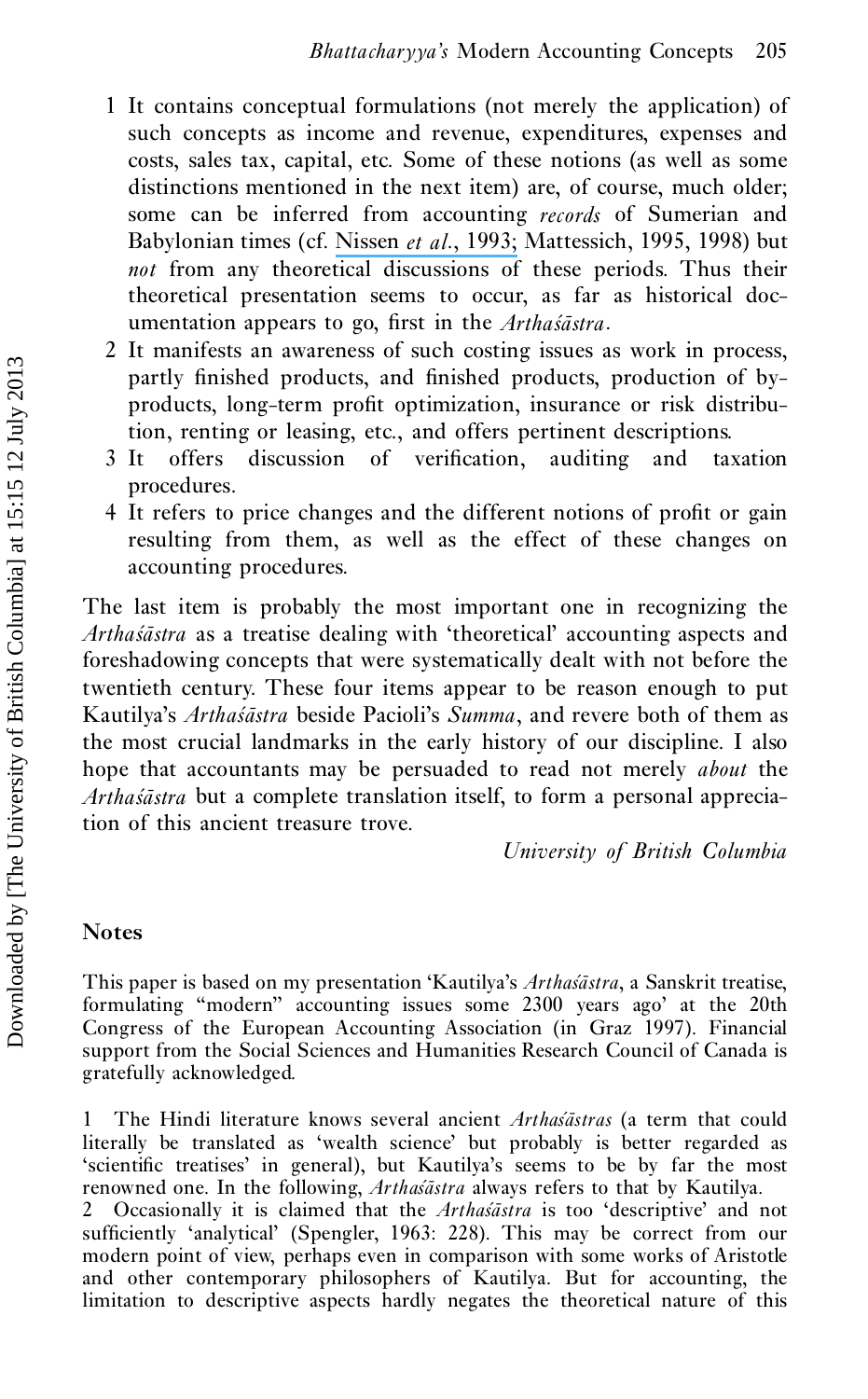treatise, particularly in comparison to prior times. From those times we have but accounting *records* without much evidence of truly theoretical reflections about them.

3 See, for example, the refutations of Lall Nigam's (1986) view in Nobes (1987), Scorgie (1990), Scorgie and Nandy (1992).

Rao (1958: 1, 3) considers Shamasastry the discoverer of the *Artha'sastra*: 'With the discovery of Kautilya's *Artha Sastra* by Dr. R. Shama Sastri in 1905, and its publication in 1914, much interest has been aroused in the history of ancient Indian political thought; [p. 1]. ... The *Artha Sästra* ... is a compendium and a commentary on all the sciences of Polity that were existing in the time of Kautilya. It is a guidance to kings. . . . Artha Sästra contains thirty-two paragraphical divisions [Books]. . . . with one hundred and fifty chapters, and the *Sāstra* is an illustration of a scientific approach to problems of politics, satisfying all the requirements and criteria of an exact science' [p. 3]. But going back to the preface of the standard work and translation by Shamasastry (1967: vi), it is revealed that the manuscript of Kautilya's Arthasastra was actually discovered by a person described merely as 'a Pandit of the Tanjore District' who handed it over 'to the Mysore Government Oriental Library' of which Shamasastry was the librarian.

5 Apart from spelling Kautilya, in some instances, as 'Kautilīya' (see Ritschl and Schetelich, 1973), he is occasionally referred to by his other names: 'The personal name of the author was possibly Vishnugupta, Chanakya the patronymic and Kautilya (or Kautalya) the name by which he was generally known' (Choudhary, 1971: 27).

6 Magadha (situated in the heart-land of India) was for many centuries one of the dominating Hindu kingdoms and cultural centres; it was also there that during the sixth century Gautama Buddha (the founder of Buddhism) as well as Jñatiputra Mahāvīra (the founder of Jainism) used to teach. Chandragupta I (called Sandracottus by the Greek) was the founder of the famous Maurya dynasty and empire (opposing further Greek invasion and, ultimately, in alliance with the Seleucid Empire) which lasted from c. 321 BC to 184 BC; it stretched from the Indus to the Ganges, and thus was the first Pan-Indian empire. Chandragupta's grandson was the even more renowned Emperor Asoka (c. 274–236 BC), whose conversion to Buddhism had widespread repercussions all over his country – dates, which vary from book to book, are taken from Langer's (1952) *Encyclopaedia of World History*. For a short description of Chandragupta and his mentor, let us listen to Durant (1954: 441):

Chandragupta was a young Kshatriya noble exiled from Magadha by the ruling Nanda family, to which he was related. Helped by his subtle Machiavellian adviser, Kautilya Chanakya, the youth organized a small army, overcame the Macedonian garrisons, and declared India free. Then he advanced upon Pataliputra [the modern Patna], capital of the Magadha kingdom, fomented a revolution, seized the throne, and established that Mauryan Dynasty which was to rule Hindustan and Afghanistan for one hundred and thirty-seven years. Subordinating his courage to Kautilya's unscrupulous wisdom, Chandragupta soon made his government the most powerful then existing in the world. When Megasthenes came to Pataliputra as ambassador for Seleucus Nicator, [Greek] King of Syria, he was amazed to find a civilization which he described to the incredulous Greeks – still near their zenith – as entirely equal to their own. [Cf. Kohn (1929: 350)]

7 Further comparisons between Aristotle and Kautilya (who were about a generation apart) can be found in Rao (1958: 32–49).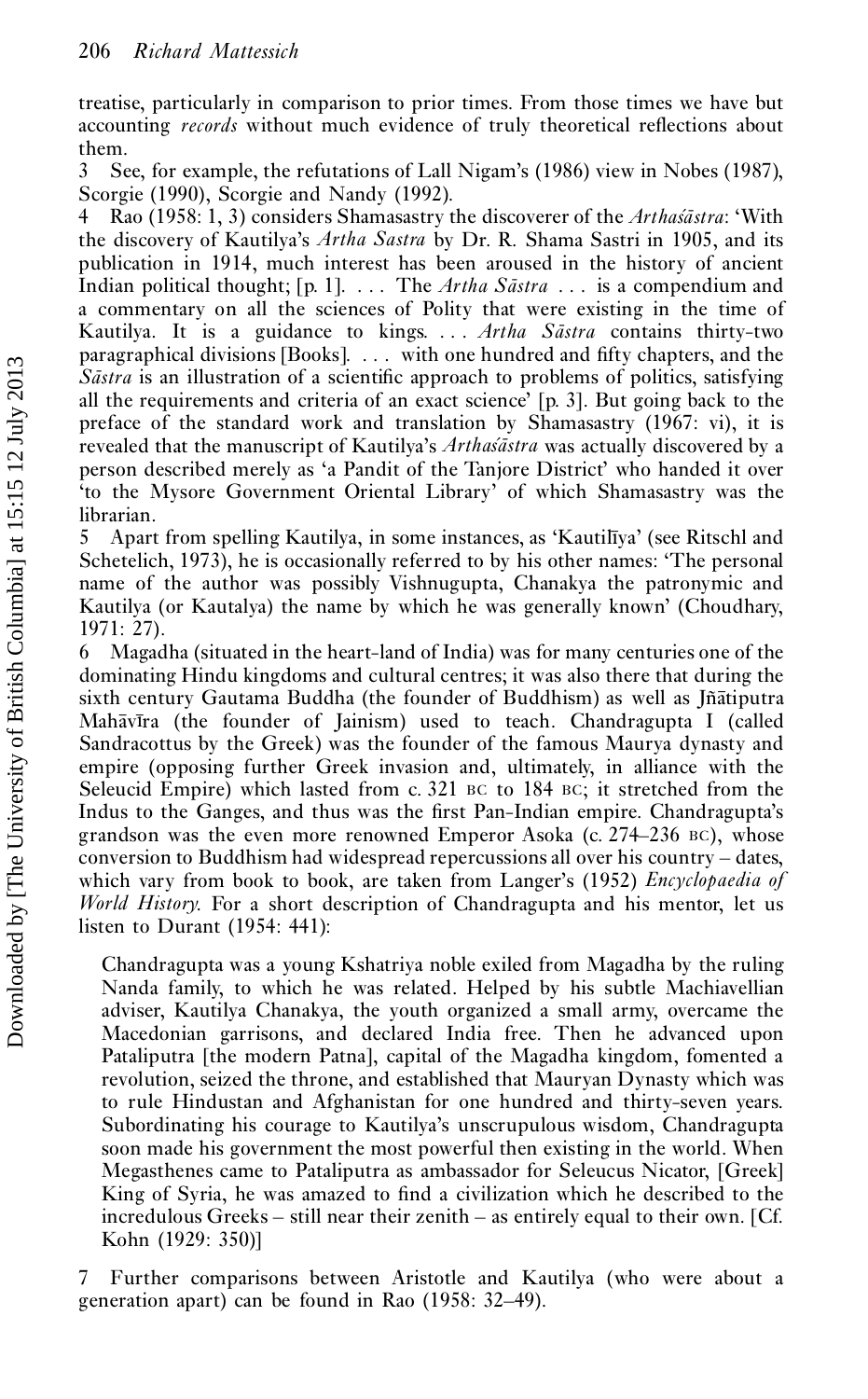There also exists a more recent version of Kautilya's *Artha'sastra* by Rangarajan (1992) which, however, was not accessible to me.

'KA/II/VI/60' stands for 'Kautilya's *Arthaśāstra*/Book II/Chapter VI/Item 60'; the same convention is adhered to in subsequent citations. Bhattacharyya (1988) merely indicates the book and chapter (though *in reverse order*) but not the item. Kangle (1963) not only uses Arabic numerals to indicate the sequence of books and chapters but (due to incorporating fragments of the manuscript found at a later time, and for possibly other reasons) the numbering of 'items' is different (making his translation slightly more awkward to compare with those used by Shamasastry (1967) and Bhattacharyya (1988).

10 This seems to be in agreement with Choudhury's (1982: 107) interpretation of Shamasastry's translation 'If this was the meaning intended by Kautilya, then *nitya* and *labha* may be paralleled with revenue [receipts] and capital expenditure.'

11 For details on the nature of various holding gains, their differences and combinations, see Mattessich (1995: 100–19).

12 However, Bhattacharyya (1988: 26) does state that: 'According to him [Kautilya], Capital is of two types: 1. Capital already deposited into the Royal Fund; 2. Capital remitted for deposit to the Royal Fund, but in transit.' The first item could be interpreted as 'beginning capital of a specific accounting period' while the second item as 'surplus added' to the beginning capital. Regrettably, Bhattacharyya does not indicate where (in the *Artha'sastra*) the pertinent passage can be found.

13 Bhattacharyya's (1988: 15) translation of this passage is as follows: 'Three hundred and fifty four days and nights is a working year. Such work shall be paid for more or less in proportion to its quantity at the end of the month of Ashadha (about the middle of July). The extra work done during the intercalary month shall be separately calculated.' I think this confirms a certain notion of periodicity, at least as far as payroll accounting is concerned.

14 Reference to legalistic, administrative, nancial and taxation aspects of the Arthasastra can, for instance, be found in Rao (1958: 171–222), Ramaswami (1962: 82–105), Choudhary (1971: 100–242), Metha and Thakkar (1980: 33–54), Parmar (1987: 53–201), Kumar (1989: 6–14, 27–31, 67–96). These books are all by Indian authors (written mainly in English, occasionally intermixed with Sanskrit passages). There also exists a treatise on the socio-economic aspects (of this period) in German by Ritchl and Schetelich (1973). Apart from the standard translations of the *Arthasastra*, the following commentaries deal with the Arthasastra and/or Kautilya: Aiyanger (1949), Bandhyopadhyaya (1927), Trautmann (1971), Mu kherjee (1976), Narasingha (1985).

15 An appropriate supplement to this passage is the following remark by Choudhury:

Annually, on the full moon day in the month of *Asadha* (around mid-July) the works officers and the accounts officers were to present themselves for audit at the *aksapatala* with sealed containers (of money and goods) and sealed books of accounts. To prevent any form of collusion these two types of officers would not be permitted to communicate with one another.

(Choudhury, 1982: 108)

#### References

Aiyanger, R.V. (1949) *Indian Cameralism: A Survey of Some Aspects of Arthaśastra*, Adyar: The Adyar Library.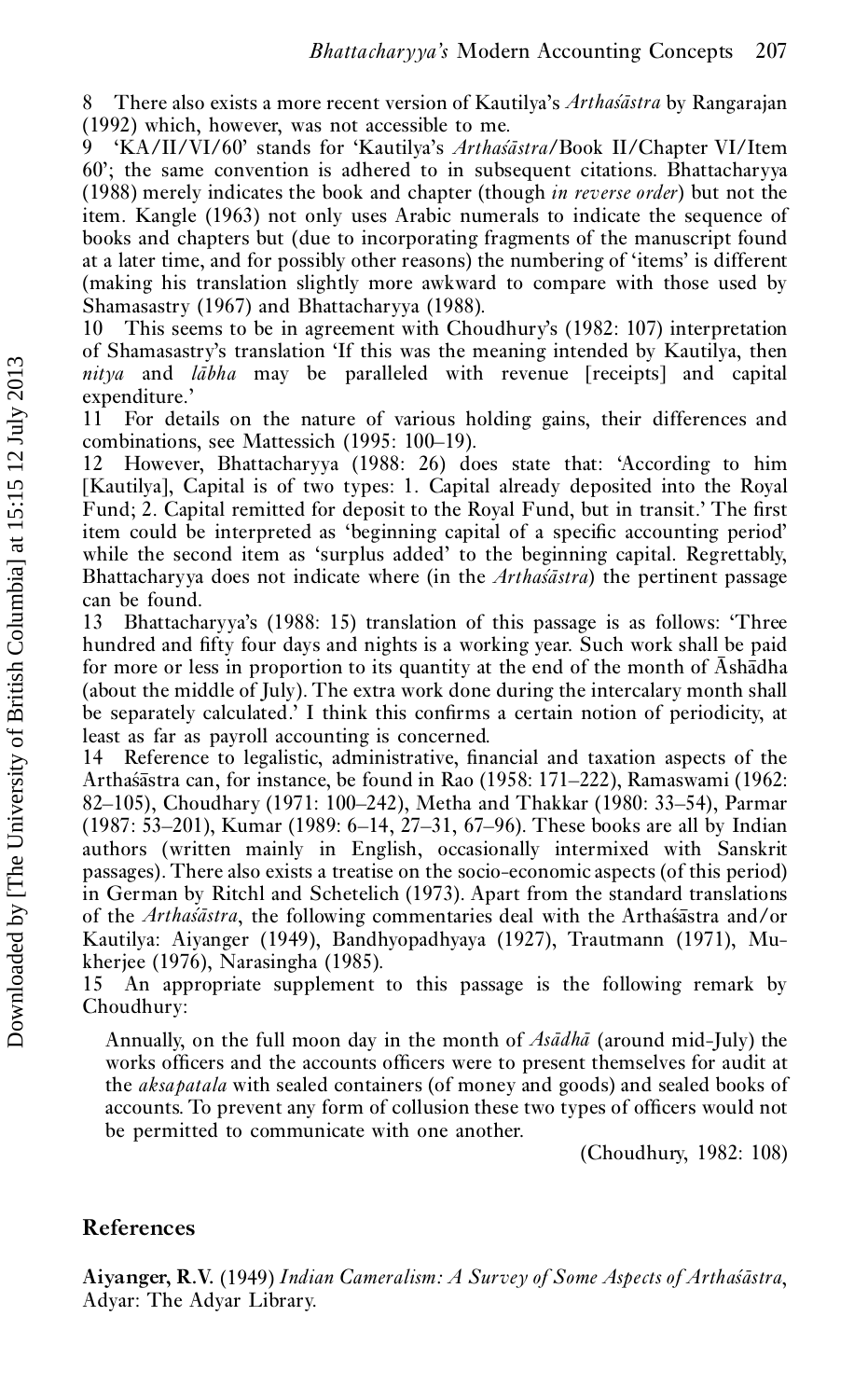Bandhyopadhyaya, N.C. (1927) *Kautilya: An Exposition of his Social Ideal and Political Theory*, 2 parts, Calcutta: R. Cambray.

Bhattacharyya, A.K. (1988) *Modern Accounting Concepts in Kautilya's Arthaśāstra*, Calcutta: Firma KLM Private.

Chatfield, M. (1974) *A History of Accounting Thought*, Hindsdale, IL: Dryden Press.

Chatfield, M. and Vangemeersch, R. (eds) (1996) *The History of Accounting: An International Encyclopedia*, New York: Garland.

Choudhary, R. (1971) *Kautilya's Political Ideas and Institutions*, Varanasi: Chowkhama Sanskrit Series Office.

Choudhury, N. (1982) 'Aspects of accounting and internal control – India 4th century B.C.', *Accounting and Business Research*, 46(Spring): 105–10.

Cooper, W.W. and Ijiri, Y. (eds) (1983) *[Kohler's Dictionary for Accountants](https://www.researchgate.net/publication/37901464_Kohler)*, [Englewood Cliffs, NJ: Prentice-Hall.](https://www.researchgate.net/publication/37901464_Kohler)

Creedy, J. and O'Brien, D.P. (eds) (1984) *Economic Analysis in Historical Perspective*, London: Butterworths.

De Ste. Croix, G.E.M. (1956) 'Greek and Roman accounts', in Littleton, A.C. and Yamey, B.S. (eds) *Studies in the History of Accounting*, Homewood, IL: Richard D. Irwin, pp. 14–74.

Durant, W. (1954) *The Story of Civilization, Part I: Our Oriental Heritage*, New York: Simon & Schuster, first edition 1939.

Edwards, J. and Yamey, B.S. (eds) (1994) *From Clay Tokens to Fukushiki-Boki: Record Keeping Over Ten Millennia*, special issue of *Accounting, Business and Financial History*, 4(1).

Einaudi, L. (1953) *[Saggi bibliographici e storici intorno alle dottrine economiche](https://www.researchgate.net/publication/270421658_Saggi_Bibliografici_e_Storici_Intorno_alle_Dottrine_Economiche?el=1_x_8&enrichId=rgreq-61989bd6106dfee9ac2d1f5d33e52738-XXX&enrichSource=Y292ZXJQYWdlOzI0MDY3MzA3O0FTOjk5MTE0MTYzMzc2MTMxQDE0MDA2NDIwNjYzMzI=)*, [Roma: Edizioni di Storia e Letteratura.](https://www.researchgate.net/publication/270421658_Saggi_Bibliografici_e_Storici_Intorno_alle_Dottrine_Economiche?el=1_x_8&enrichId=rgreq-61989bd6106dfee9ac2d1f5d33e52738-XXX&enrichSource=Y292ZXJQYWdlOzI0MDY3MzA3O0FTOjk5MTE0MTYzMzc2MTMxQDE0MDA2NDIwNjYzMzI=)

Fudaburk, E.L. (1973) *[Development of Economic Thought and Analysis](https://www.researchgate.net/publication/270421658_Saggi_Bibliografici_e_Storici_Intorno_alle_Dottrine_Economiche?el=1_x_8&enrichId=rgreq-61989bd6106dfee9ac2d1f5d33e52738-XXX&enrichSource=Y292ZXJQYWdlOzI0MDY3MzA3O0FTOjk5MTE0MTYzMzc2MTMxQDE0MDA2NDIwNjYzMzI=)*, Metuchen, [NJ: Scarecrow Press.](https://www.researchgate.net/publication/270421658_Saggi_Bibliografici_e_Storici_Intorno_alle_Dottrine_Economiche?el=1_x_8&enrichId=rgreq-61989bd6106dfee9ac2d1f5d33e52738-XXX&enrichSource=Y292ZXJQYWdlOzI0MDY3MzA3O0FTOjk5MTE0MTYzMzc2MTMxQDE0MDA2NDIwNjYzMzI=)

Hutchinson, W.K. (1976) *History of Economic Analysis: A Guide to Information Sources*, Detroit, MI: Gale Research.

Geisbeek, J.B. (1914) *Ancient Double-Entry Bookkeeping*, Houston, TX: reprint edition by Scholars Book Co., 1974.

Greenwald, D. (ed.) (1994) *The McGraw-Hill Encyclopedia of Economics*, New York: McGraw-Hill.

Kangle, R.P. (1960) *The Kautilya Arthaśāstra, Part I, A Critical (Sanskrit) Edition with a Glossary*, Bombay: University of Bombay, 1969.

Kangle, R.P. (1963) *The Kautilya Artha'sastra, Part II, An English Translation with Critical and Explanatory Notes*, Bombay: University of Bombay, 1972.

Kangle, R.P. (1965) *The Kautilya Artha'sastra, Part III, A Study [in English]*, Bombay: University of Bombay.

Kautilya, V. (с. 300 вс) Arthasаstra, India.

Kohn, H. (1929) *History of Nationalism in the East*, New York.

Kumar, P. (1989) *Kautilya Arthaśāstra: An Appraisal*, Delhi: Nag.

Lall Nigam, B.M[. \(1986\) 'Bahi-Khata: the pre-Pacioli Indian double-entry](https://www.researchgate.net/publication/259687520_Bahi-Khata_The_Pre-Pacioli_Indian_Double-entry_System_of_Bookkeeping?el=1_x_8&enrichId=rgreq-61989bd6106dfee9ac2d1f5d33e52738-XXX&enrichSource=Y292ZXJQYWdlOzI0MDY3MzA3O0FTOjk5MTE0MTYzMzc2MTMxQDE0MDA2NDIwNjYzMzI=) [system of bookkeeping',](https://www.researchgate.net/publication/259687520_Bahi-Khata_The_Pre-Pacioli_Indian_Double-entry_System_of_Bookkeeping?el=1_x_8&enrichId=rgreq-61989bd6106dfee9ac2d1f5d33e52738-XXX&enrichSource=Y292ZXJQYWdlOzI0MDY3MzA3O0FTOjk5MTE0MTYzMzc2MTMxQDE0MDA2NDIwNjYzMzI=) *Abacus*, 22(2): 148–62.

Langer, W.L. (ed.) (1952) *An Encyclopedia of World History*, revised edn, Cambridge, MA: The Riverside Press.

Littleton, A.C. (1933) *Accounting Evolution to 1900*, New York: American Institute Publishing; reissue of first edition, New York: Russell & Russell, 1966. Littleton, A.C. and Yamey, B.S. (eds) (1956) *Studies in the History of Accounting*,

Homewood, IL: R.D. Irwin.

Mattessich, R. (1995) *Critique of Accounting: Examination of the Foundations and Normative Structure of an Applied Discipline*, Westport, CT: Quorum Books.